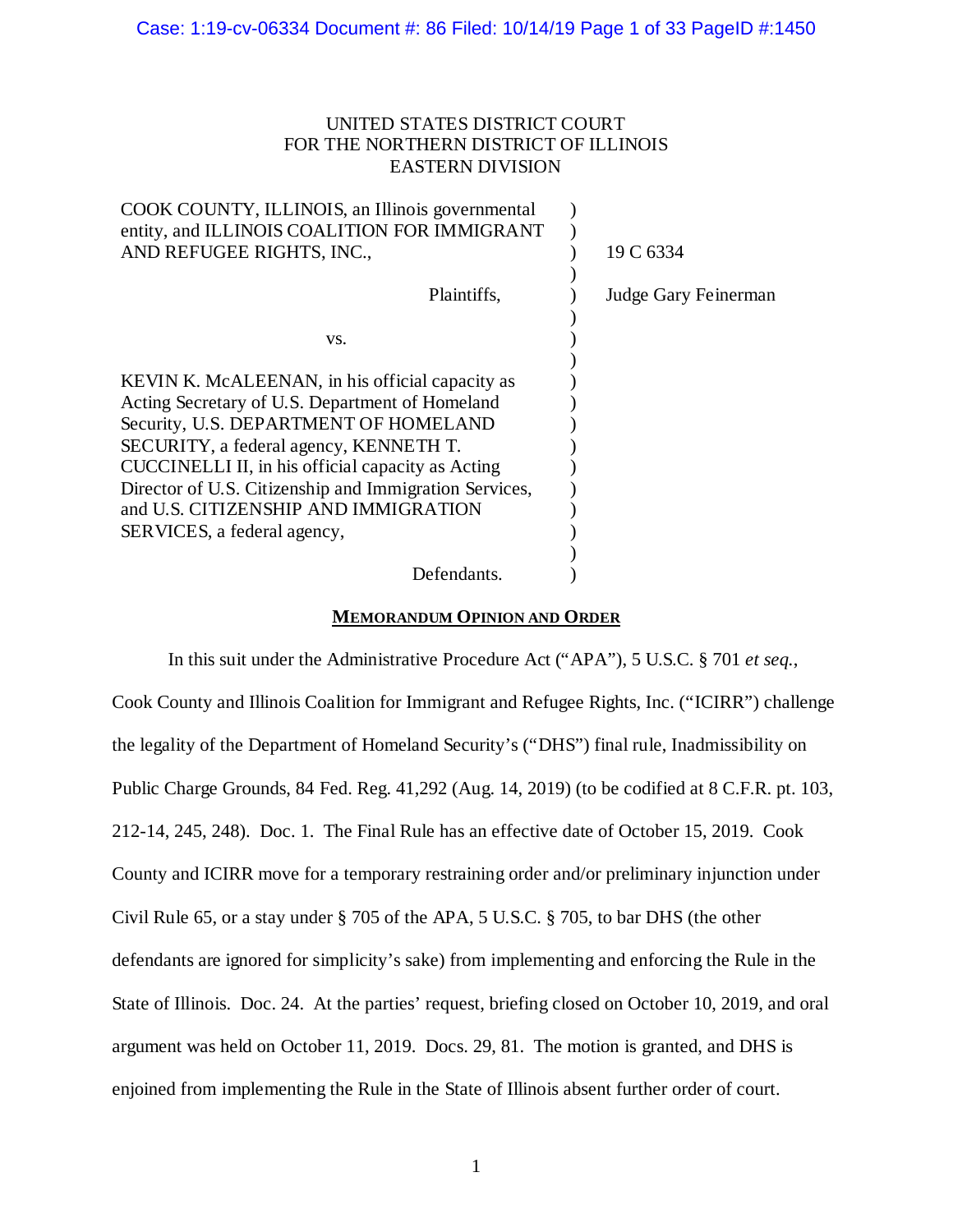### **Background**

Section 212(a)(4) of the Immigration and Nationality Act ("INA") states: "Any alien who, in the opinion of the consular officer at the time of application for a visa, or in the opinion of the Attorney General at the time of application for admission or adjustment of status, is likely at any time to become a public charge is inadmissible." 8 U.S.C. § 1182(a)(4). The public charge provision has a long pedigree, dating back to the Immigration Act of 1882, ch. 376, §§ 1- 2, 22 Stat. 214, 214, which directed immigration officers to refuse entry to "any convict, lunatic, idiot, or any person unable to take care of himself or herself without becoming a public charge." The provision has been part of our immigration laws, in various but nearly identical guises, ever since. *See* Immigration Act of 1891, ch. 551, 26 Stat. 1084, 1084; Immigration Act of 1907, ch. 1134, 34 Stat. 898, 899; Immigration Act of 1917, ch. 29 § 3, 39 Stat. 874, 876; INA of 1952, ch. 477, § 212(a)(15), 66 Stat. 163, 183; Illegal Immigration Reform and Immigrant Responsibility Act ("IIRIRA"), Pub. L. No. 104-208, § 531(a), 110 Stat. 3009-546, 3009-674-75 (1996).

Prior to the rulemaking resulting in the Final Rule, the federal agency charged with immigration enforcement last articulated its interpretation of "public charge" in a 1999 field guidance document. *Field Guidance on Deportability and Inadmissibility on Public Charge Grounds*, 64 Fed. Reg. 28,689 (May 26, 1999). The field guidance defined a "public charge" as a person "primarily dependent on the government for subsistence," and instructed immigration officers to ignore non-cash public benefits in assessing whether an individual was "likely at any time to become a public charge." *Ibid*. That definition and instruction never made their way into a regulation.

On October 10, 2018, DHS published a Notice of Proposed Rulemaking, Inadmissibility on Public Charge Grounds, 83 Fed. Reg. 51,114 (Oct. 10, 2018), which was followed by a sixty-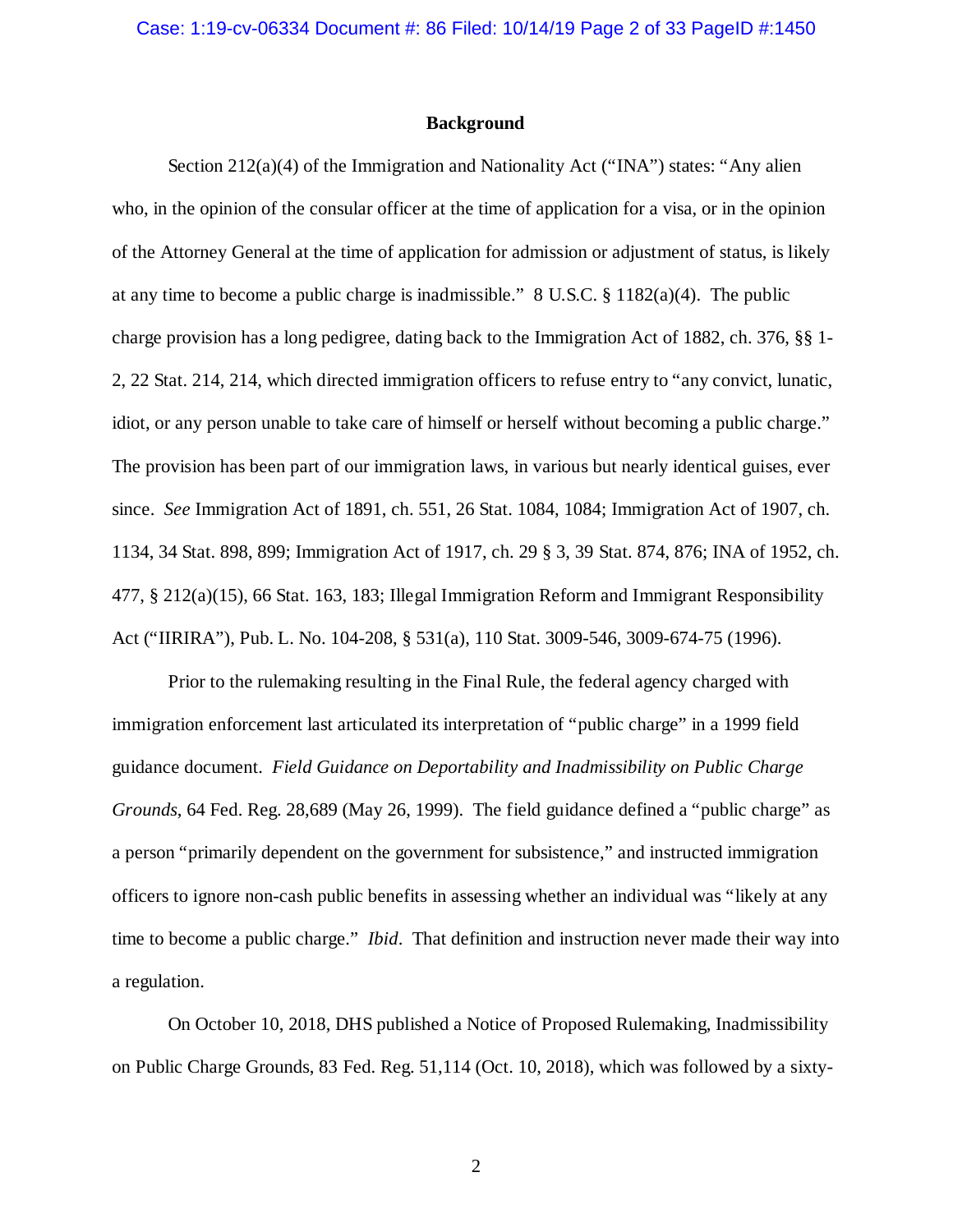## Case: 1:19-cv-06334 Document #: 86 Filed: 10/14/19 Page 3 of 33 PageID #:1450

day public comment period. Some ten months later, DHS published the Final Rule, which addressed the comments, revised the proposed rule, and provided analysis to support the Rule. *See* Inadmissibility on Public Charge Grounds, *supra*. As DHS described it, the Rule "redefines the term 'public charge' to mean an alien who receives one or more designated public benefits for more than 12 months in the aggregate within any 36-month period (such that, for instance, receipt of two benefits in one month counts as two months)." 84 Fed. Reg. at 41,295.

By adopting a duration-based standard, the Rule covers aliens who receive only minimal benefits so long as they receive them for the requisite time period. As the Rule explains: "DHS may find an alien inadmissible under the standard, even though the alien who exceeds the duration threshold may receive only hundreds of dollars, or less, in public benefits annually." *Id*. at 41,360-61. The Rule "defines the term 'public benefit' to include cash benefits for income maintenance, SNAP, most forms of Medicaid, Section 8 Housing Assistance under the Housing Choice Voucher (HCV) Program, Section 8 Project-Based Rental Assistance, and certain other forms of subsidized housing." *Ibid*. The Rule sets forth several nonexclusive factors DHS must consider in determining whether an alien is likely to become a public charge, including "the alien's health," any "diagnosed … medical condition" that "will interfere with the alien's ability to provide and care for himself or herself," and past applications for the enumerated public benefits. *Id*. at 41,502-04. The Rule provides that persons found likely to become public charges are ineligible "for a visa to come the United States temporarily or permanently, for admission, or for adjustment of status to that of a lawful permanent resident." *Id*. at 41,303. The Rule also "potentially affect[s] individuals applying for an extension of stay or change of status because these individuals would have to demonstrate that they have not received, since obtaining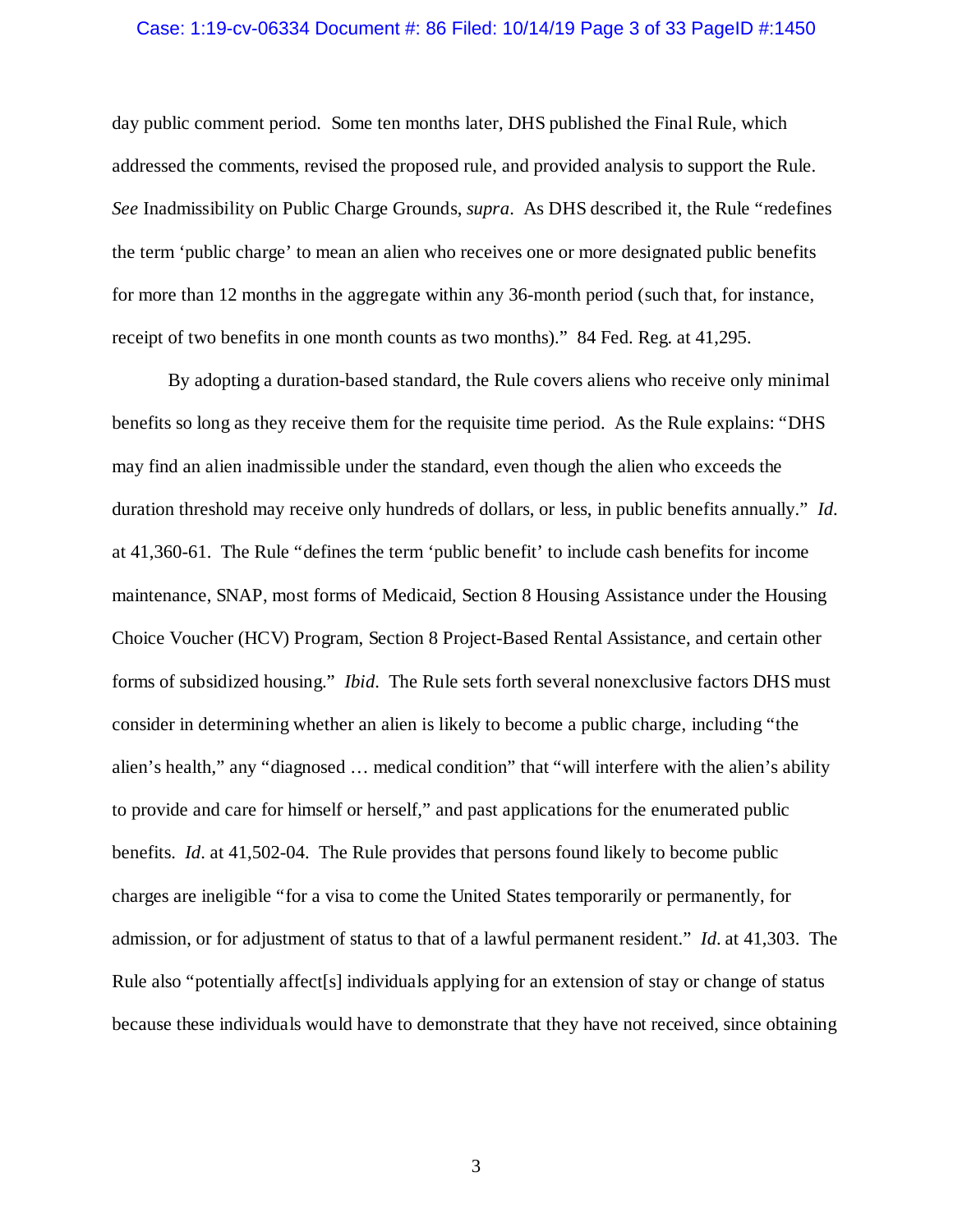## Case: 1:19-cv-06334 Document #: 86 Filed: 10/14/19 Page 4 of 33 PageID #:1450

the nonimmigrant status they are seeking to extend or change, public benefits for" more than the allowed duration. *Id*. at 41,493.

Cook County and ICIRR challenge the Rule's legality and seek to enjoin its implementation. Cook County operates the Cook County Health and Hospitals System ("CCH"), one of the largest public hospital systems in the Nation. Doc. 27-1 at p. 326, ¶ 5. ICIRR is a membership-based organization that represents nonprofit organizations and social and health service providers throughout Illinois that deliver and seek to protect access to health care, nutrition, housing, and other services for immigrants regardless of immigration status. *Id*. at pp. 341-342, ¶¶ 3-10. Cook County and ICIRR maintain that the Rule will cause immigrants to disenroll from public benefits—or to not seek benefits in the first place—which will in turn generate increased costs and cause them to divert resources from their existing programs meant to aid immigrants and safeguard public health. Doc. 27-1 at pp. 330-338, ¶¶ 25-52; *id*. at pp. 342-350, ¶¶ 11-42. Cook County and ICIRR argue that the Rule exceeds the authority granted to DHS under the INA and that DHS acted arbitrarily and capriciously in promulgating the Rule.

#### **Discussion**

"To win a preliminary injunction, the moving party must establish that (1) without preliminary relief, it will suffer irreparable harm before final resolution of its claims; (2) legal remedies are inadequate; and (3) its claim has some likelihood of success on the merits." *Eli Lilly & Co. v. Arla Foods, Inc.*, 893 F.3d 375, 381 (7th Cir. 2018). "If the moving party makes this showing, the court balances the harms to the moving party, other parties, and the public." *Ibid.* "In so doing, the court employs a sliding scale approach: the more likely the plaintiff is to win, the less heavily need the balance of harms weigh in [its] favor; the less likely [it] is to win, the more need [the balance] weigh in [its] favor." *Valencia v. City of Springfield*, 883 F.3d 959,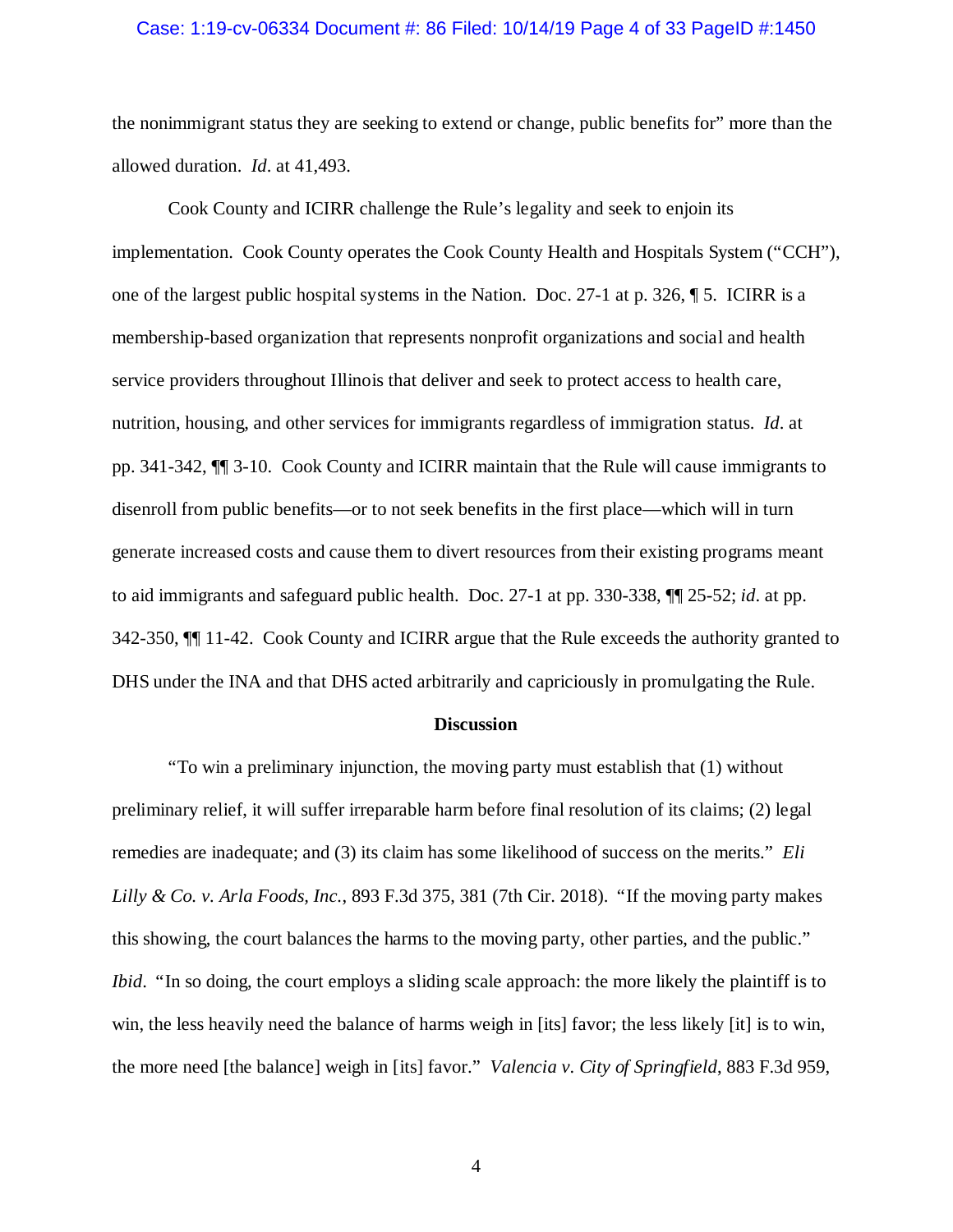## Case: 1:19-cv-06334 Document #: 86 Filed: 10/14/19 Page 5 of 33 PageID #:1450

966 (7th Cir. 2018) (alteration and internal quotation marks omitted). "The sliding scale approach is not mathematical in nature, rather it is more properly characterized as subjective and intuitive, one which permits district courts to weigh the competing considerations and mold appropriate relief." *Stuller, Inc. v. Steak N Shake Enters.*, 695 F.3d 676, 678 (7th Cir. 2012) (internal quotation marks omitted). "Stated another way, the district court sits as would a chancellor in equity and weighs all the factors, seeking at all times to minimize the costs of being mistaken." *Ibid*. (alteration and internal quotation marks omitted). A request for a temporary restraining order is analyzed under the same rubric, *see Carlson Grp., Inc. v. Davenport*, 2016 WL 7212522, at \*2 (N.D. Ill. Dec. 13, 2016), as is a request for a stay under 5 U.S.C. § 705, *see Cronin v. U.S. Dep't of Agric.*, 919 F.2d 439, 446 (7th Cir. 1990) ("The standard is the same whether a preliminary injunction against agency action is being sought in the district court or a stay of that action [under 5 U.S.C. § 705] is being sought in [the appeals] court.").

## **I. Likelihood of Success on the Merits**

## **A. Standing**

DHS argues at the outset that Cook County and ICIRR lack Article III standing. Doc. 73 at 20-23. "To assert [Article III] standing for injunctive relief, [a plaintiff] must show that [it is] under an actual or imminent threat of suffering a concrete and particularized 'injury in fact'; that this injury is fairly traceable to the defendant's conduct; and that it is likely that a favorable judicial decision will prevent or redress the injury." *Common Cause Ind. v. Lawson*, 937 F.3d 944, 949 (7th Cir. 2019) (quoting *Summers v. Earth Island Inst.*, 555 U.S. 488, 493 (2009)).

On the present record, Cook County has established its standing. In *Gladstone, Realtors v. Village of Bellwood*, 441 U.S. 91 (1979), where a municipality alleged under the Fair Housing Act ("FHA"), 42 U.S.C. § 3601 *et seq.*, that real estate brokers had engaged in racial steering, the Supreme Court held for Article III purposes that "[a] significant reduction in property values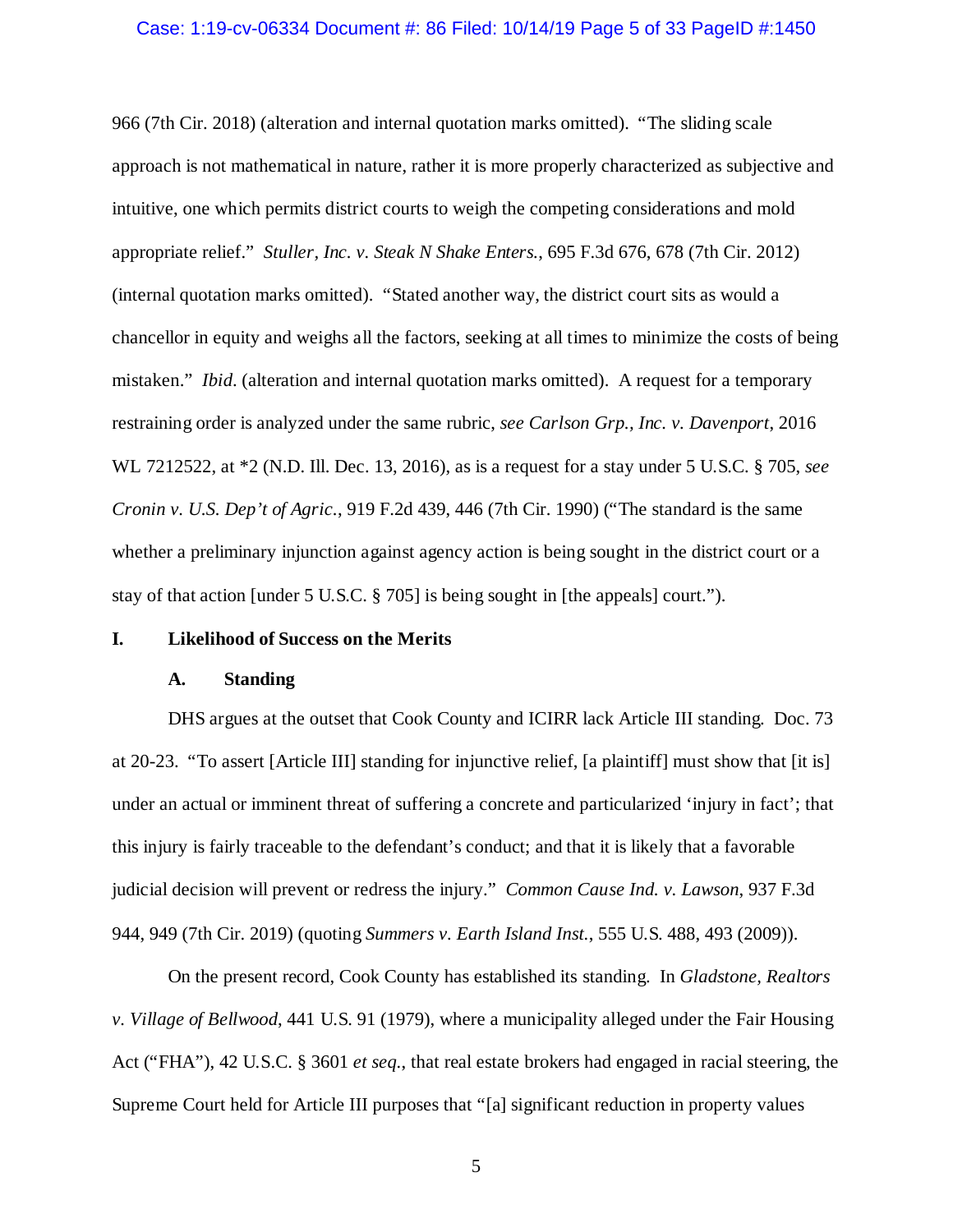## Case: 1:19-cv-06334 Document #: 86 Filed: 10/14/19 Page 6 of 33 PageID #:1450

directly injures a municipality by diminishing its tax base, thus threatening its ability to bear the costs of local government and to provide services." *Id*. at 110-11. That was so even though the causal chain resulting in the municipality's injury involved independent decisions made by nonparties; as the Court explained, "racial steering effectively manipulates the housing market" by altering homebuyers' decisions, which "reduce[s] the total number of buyers in the … housing market," particularly where "perceptible increases in the minority population … precipitate an exodus of white residents." *Id*. at 109-10. That reduction in buyers, in turn, meant that "prices may be deflected downward[,] ... directly injur[ing] a municipality by diminishing its tax base." *Id*. at 110-11.

Applying *Gladstone*, the Seventh Circuit in *City of Chicago v. Matchmaker Real Estate Sales Center, Inc.*, 982 F.2d 1086 (7th Cir. 1992), held that Chicago had standing in a similar FHA case, reasoning that "racial steering leads to resegregation" and to "[p]eople ... becom[ing] panicked and los[ing] interest in the community," generating "destabilization of the community and a corresponding increased burden on the City in the form of increased crime and an erosion of the tax base." *Id*. at 1095. The Seventh Circuit added that Chicago's standing also rested on the fact that its "fair housing agency ha[d] to use its scarce resources to ensure compliance with the fair housing laws" rather than to "perform its routine services." *Ibid*.

The Supreme Court's decision earlier this year in *Department of Commerce v. New York*, 139 S. Ct. 2551 (2019), is of a piece with *Gladstone* and *Matchmaker*. In a challenge to the Department of Commerce's addition of a citizenship question to the census, the Court held that the plaintiff States had shown standing by "establish[ing] a sufficient likelihood that the reinstatement of a citizenship question would result in noncitizen households responding to the census at lower rates than other groups, which in turn would cause them to be undercounted and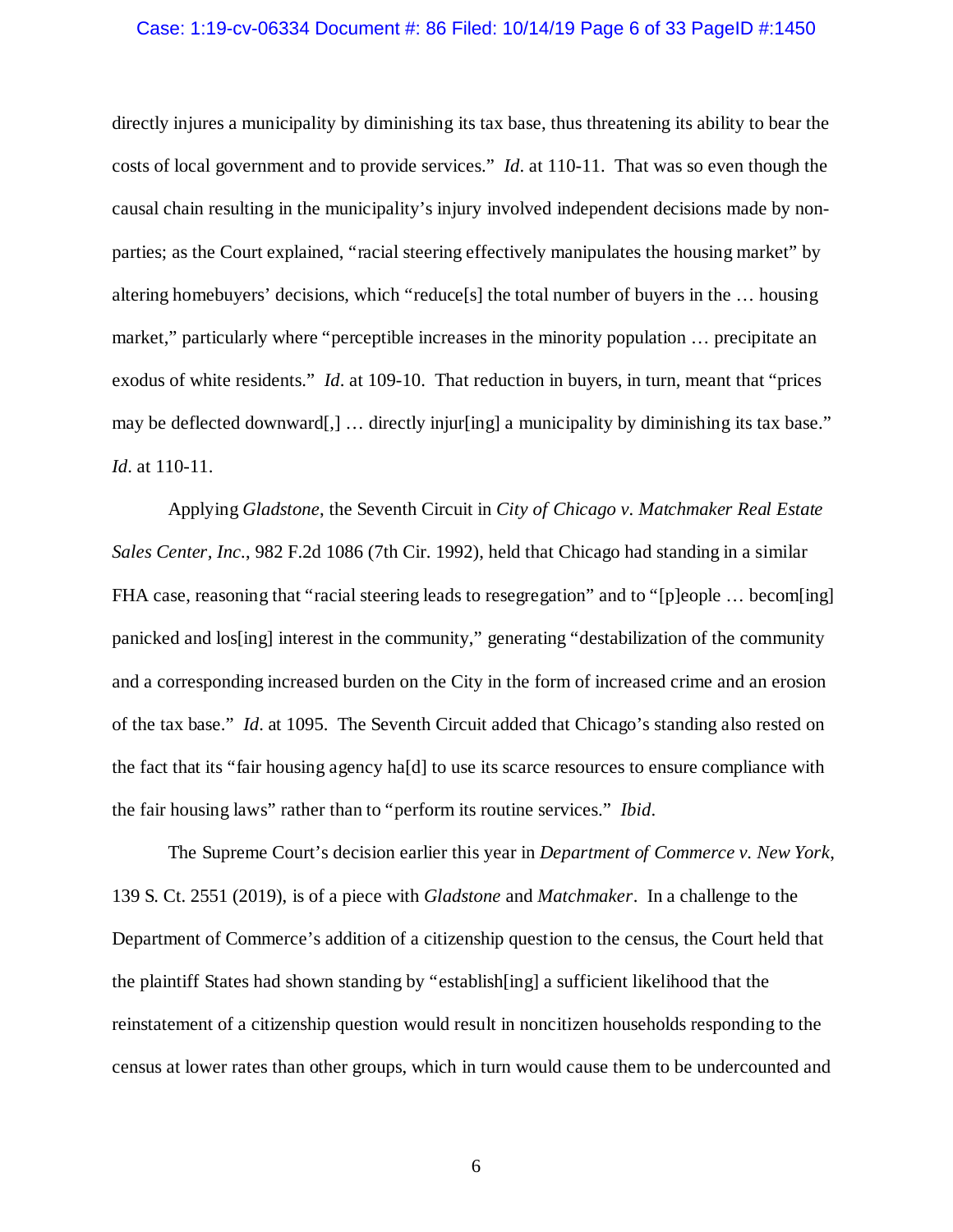## Case: 1:19-cv-06334 Document #: 86 Filed: 10/14/19 Page 7 of 33 PageID #:1450

lead to" injuries to the States such as "diminishment of political representation, loss of federal funds, degradation of census data, and diversion of resources." *Id*. at 2565. In so holding, the Court explained that the fact that a "harm depends on the independent action of third parties," even when such actions stem from the third parties' "unfounded fears," does not make an injury too "speculative" to confer standing. *Id*. at 2565-66.

Cook County asserts injuries at least as concrete, imminent, and traceable as did the government plaintiffs in *Gladstone*, *New York*, and *Matchmaker*. As the parties agree, the Final Rule will cause immigrants to disenroll from, or refrain from enrolling in, critical public benefits out of fear of being deemed a public charge. Doc. 27-1 at pp. 330-332, ¶¶ 25, 30; *id*. at pp. 344- 345, ¶¶ 19-20, 23; 84 Fed. Reg. at 41,300 ("The final rule will … result in a reduction in transfer payments from the Federal Government to individuals who may choose to disenroll from or forego enrollment in a public benefits program."); *id*. at 41,485 (same). Cook County adduces evidence showing, consistent with common sense, that where individuals lack access to health coverage and do not avail themselves of government-provided healthcare, they are likely to forgo routine treatment—resulting in more costly, uncompensated emergency care down the line. Doc. 27-1 at pp. 331-333, 335-337, ¶¶ 30-32, 41-50. Additionally, because uninsured persons who do not seek public medical benefits are less likely to receive immunizations or to seek diagnostic testing, the Rule increases the risk of vaccine-preventable and other communicable diseases spreading throughout the County. *Id*. at pp. 329-330, 333, ¶¶ 20-21, 33; *id*. at pp. 358-359, ¶¶ 29, 32. Both the costs of community health epidemics and of uncompensated care are likely to fall particularly hard on CCH, which already provides approximately half of all charity care in Cook County, *id*. at pp. 335-336, ¶¶ 42-43, including to non-citizens regardless of their immigration status, *id*. at p. 327, ¶ 11. Indeed, DHS itself recognizes that the Rule will cause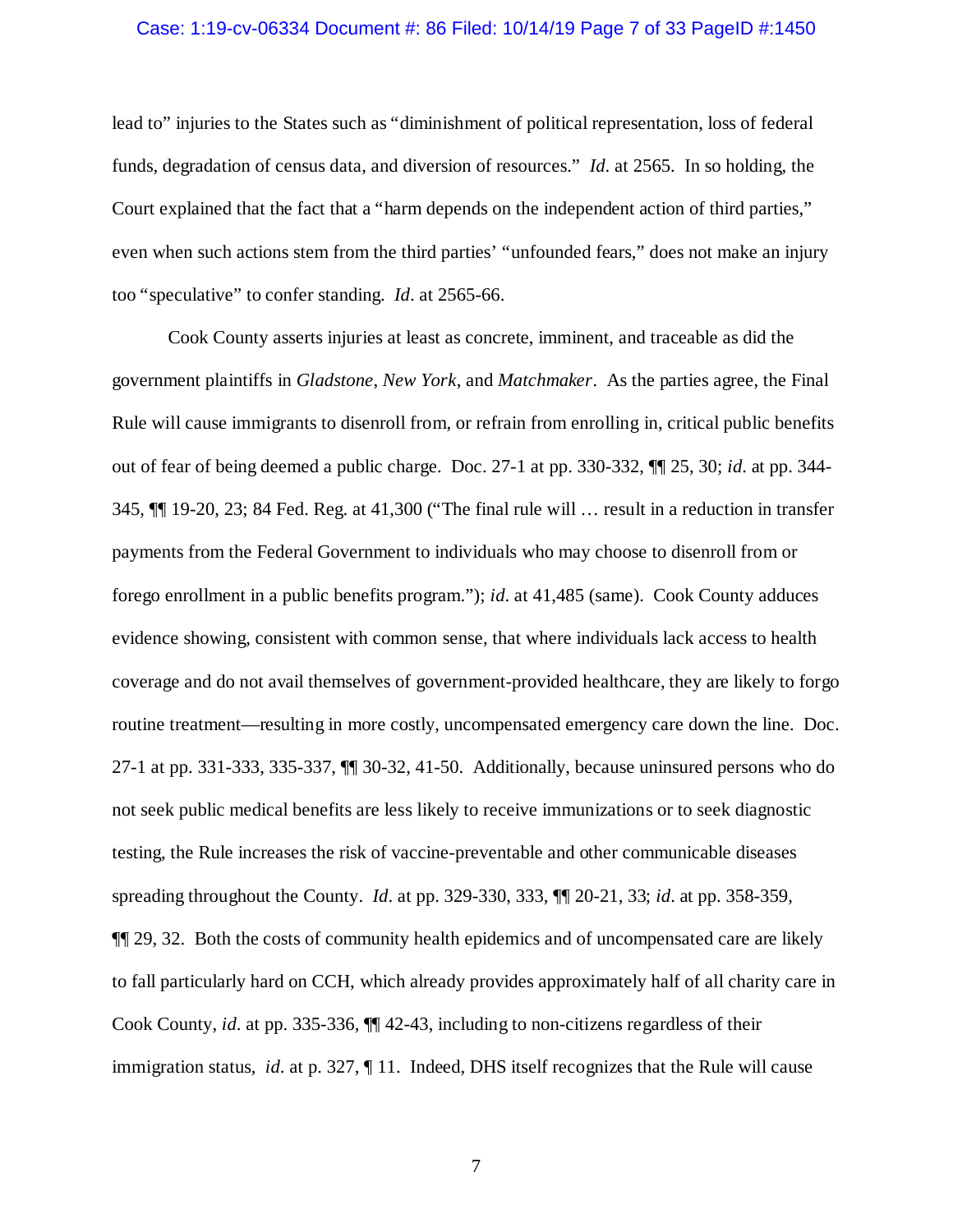### Case: 1:19-cv-06334 Document #: 86 Filed: 10/14/19 Page 8 of 33 PageID #:1450

"[s]tate and local governments … [to] incur costs" stemming from "changes in behavior caused by" the Rule. 84 Fed. Reg. at 41,389; *see also id*. at 41,300-01 ("DHS estimates that the total reduction in transfer payments from the Federal and State governments will be approximately \$2.47 billion annually due to disenrollment or foregone enrollment in public benefits programs by foreign-born non-citizens who may be receiving public benefits."); *id*. at 41,469 ("DHS agrees that some entities, such as State and local governments or other businesses and organizations, would incur costs related to the changes."). DHS specifically noted that "hospital systems, state agencies, and other organizations that provide public assistance to aliens and their households" will suffer financial harm from the Rule's implementation. *Id*. at 41,469-70.

Given its operation of and financial responsibility for CCH, that is more than enough to establish Cook County's standing under the principles set forth in *Gladstone*, *New York*, and *Matchmaker*. DHS's contrary arguments fail to persuade.

First, DHS suggests that it is "inconsistent" for Cook County to maintain both that immigrants will forgo treatment and that they will come to rely more on uncompensated care from CCH. Doc. 73 at 21. But as Cook County observes, Doc. 80 at 14, there is no inconsistency: immigrants will "avoid seeking treatment for cases other than emergencies," Doc. 1 at ¶ 109, and the emergency treatment they seek will involve additional reliance on uncompensated care from CCH, Doc. 27-1 at p. 330, ¶ 21 ("When individuals are uninsured, they avoid seeking routine care and instead risk worse health outcomes and use costly emergency services."). The Rule itself acknowledges as much. 84 Fed. Reg. at 41,384 ("DHS acknowledges that increased use of emergency rooms and emergent care as a method of primary healthcare due to delayed treatment is possible and there is a potential for increases in uncompensated care.").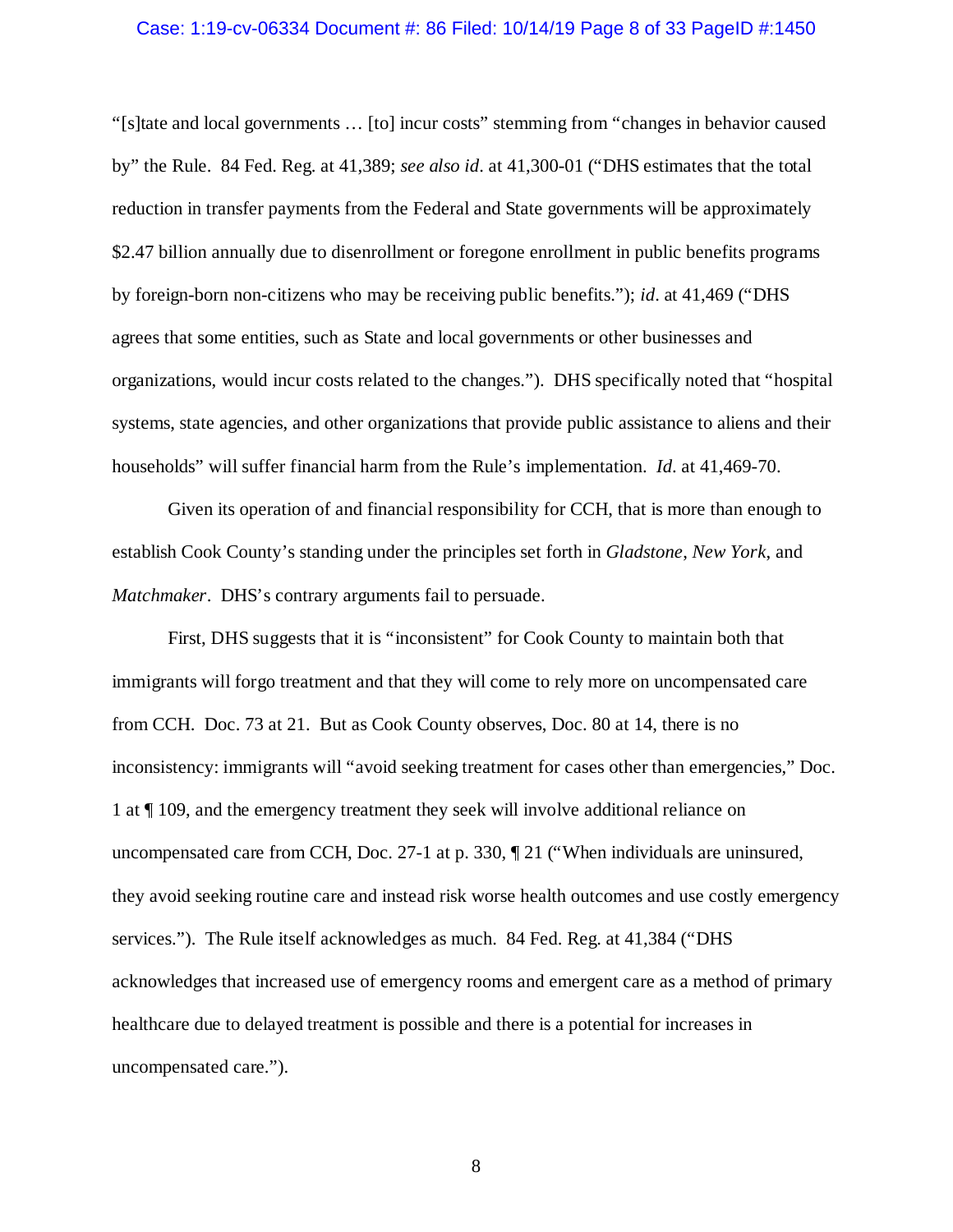## Case: 1:19-cv-06334 Document #: 86 Filed: 10/14/19 Page 9 of 33 PageID #:1450

Second, DHS argues that because some non-citizen residents of Cook County have already disenrolled from benefits and are unlikely to re-enroll, the County cannot rely on their disenrollment as showing that others will follow suit. Doc. 73 at 21. That argument ignores the plain logic of Cook County's position—if the mere prospect of the Rule's promulgation after the Notice of Proposed Rulemaking in October 2018 prompted some immigrants to disenroll, it is likely that the Rule's going into effect will prompt others to do so as well. Again, the Rule itself acknowledges that disenrollment is a likely result of the Rule's implementation. 84 Fed. Reg. at 41,300-01.

Third, DHS argues that Cook County's invocation of its need to divert resources is a "novel" and unsupported extension of organizational "standing from the private organizations to whom it has always been applied to a local government entity." Doc. 73 at 22. Even if this argument were correct, it would not speak to the injuries to the County arising from CCH's provision of uncompensated care. But the argument is wrong, as municipal entities and private organizations alike may rely on the need to divert resources to establish standing. *See Matchmaker*, 982 F.2d at 1095 (holding that Chicago had Article III standing because its "fair housing agency has to use its scarce resources to ensure compliance with the fair housing laws … [and] cannot perform its routine services … because it has to commit resources against those engaged in racial steering"); *see also City of Milwaukee v. Saxby*, 546 F.2d 693, 698 (7th Cir. 1976) ("In any case where a municipal corporation seeks to vindicate the rights of its residents, there is no reason why the general rule on organizational standing should not be followed.").

As for ICIRR, the Supreme Court held in *Havens Realty Corp. v. Coleman*, 455 U.S. 363 (1982), that if a private organization shows that a defendant's "practices have perceptibly impaired" its ability to undertake its existing programs, "there can be no question that the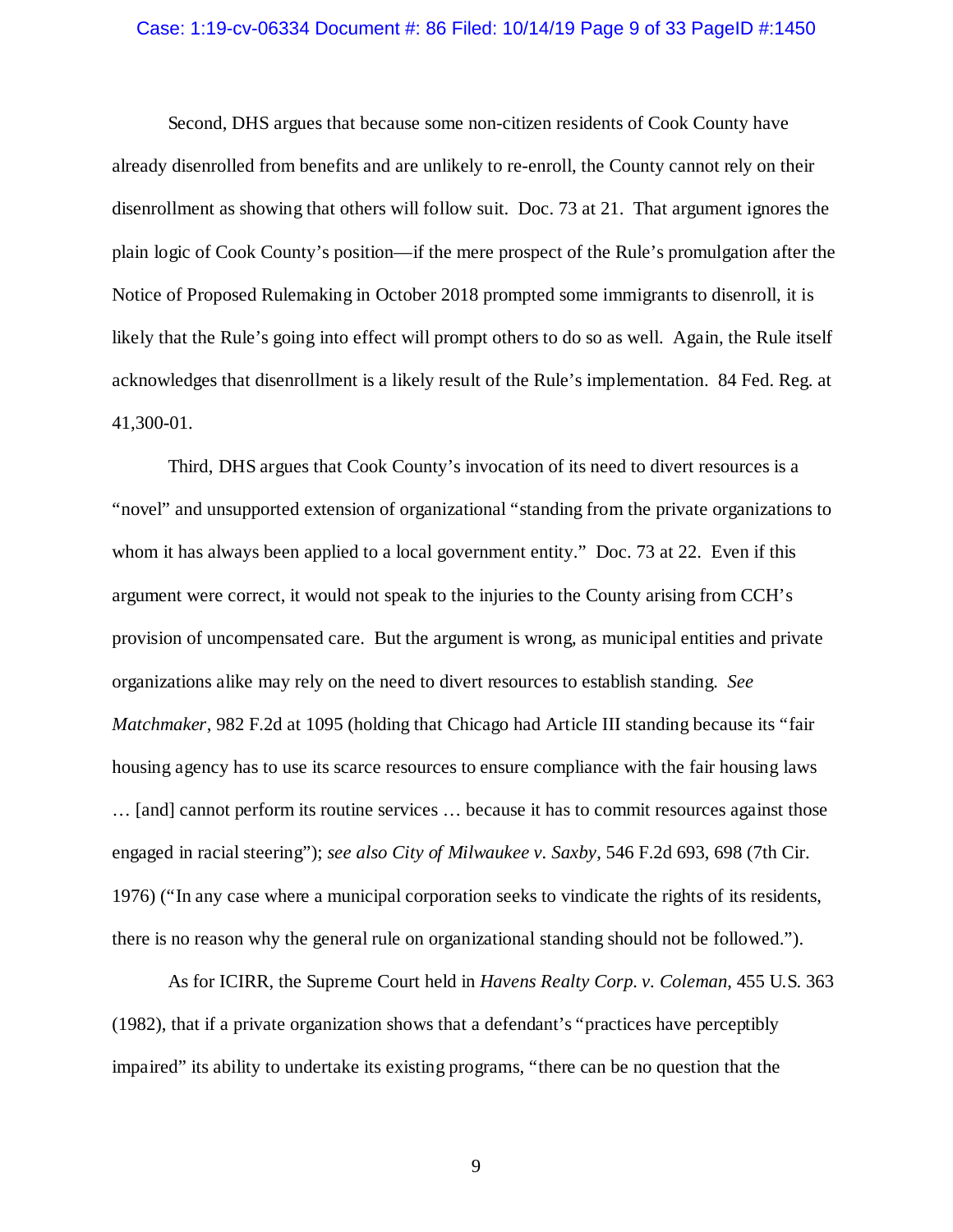organization has suffered injury in fact." *Id*. at 379; *see also Common Cause Ind.*, 937 F.3d at 954 ("Impairment of [an organization's] ability to do work within its core mission [is] enough to support standing."). ICIRR adduces evidence that its existing programs include efforts within immigrant communities to increase access to care, improve health literacy, and reduce reliance on emergency room care. Doc. 27-1 at pp. 341-342, ¶ 4-10. ICIRR further shows that the Rule is likely to decrease immigrants' access to health services, food, and other programs. *Id*. at p. 344-345, ¶¶ 19-20, 23. Indeed, ICIRR already has expended resources to prevent frustration of its programs' missions, to educate immigrants and staff about the Rule's effects, and to encourage immigrants not covered by but nonetheless deterred by the Rule to continue enrolling in benefit programs. *Id*. at pp. 343-345, ¶¶ 14-15, 22. If the Rule goes into effect, those consequences are likely to intensify and ICIRR's diversion of resources likely to increase. *Id*. at pp. 343-347, ¶¶ 16, 18, 23-31. ICIRR's standing is secure. *See Common Cause Ind.*, 937 F.3d at 964 (Brennan, J., concurring) ("[I]f a defendant's actions compromise an organization's day-today operations, or force it to divert resources to address new issues caused by the defendant's actions, an Article III injury exists.").

In pressing the contrary result, DHS contends that ICIRR "does not allege that the Rule will disrupt any of its current programs," and therefore that ICIRR is not "required" to alter its activities but instead "simply elected to do so." Doc. 73 at 22-23. But the evidence adduced by ICIRR suggests a "concrete and demonstrable injury to the organization's activities," not "simply a setback to [its] abstract social interests." *Havens*, 455 U.S. at 379. That is enough to establish standing, for "[w]hat matters is whether the organization['s] activities were undertaken because of the challenged law, not whether they were voluntarily incurred or not." *Common Cause Ind.*, 937 F.3d at 956 (internal quotation marks omitted).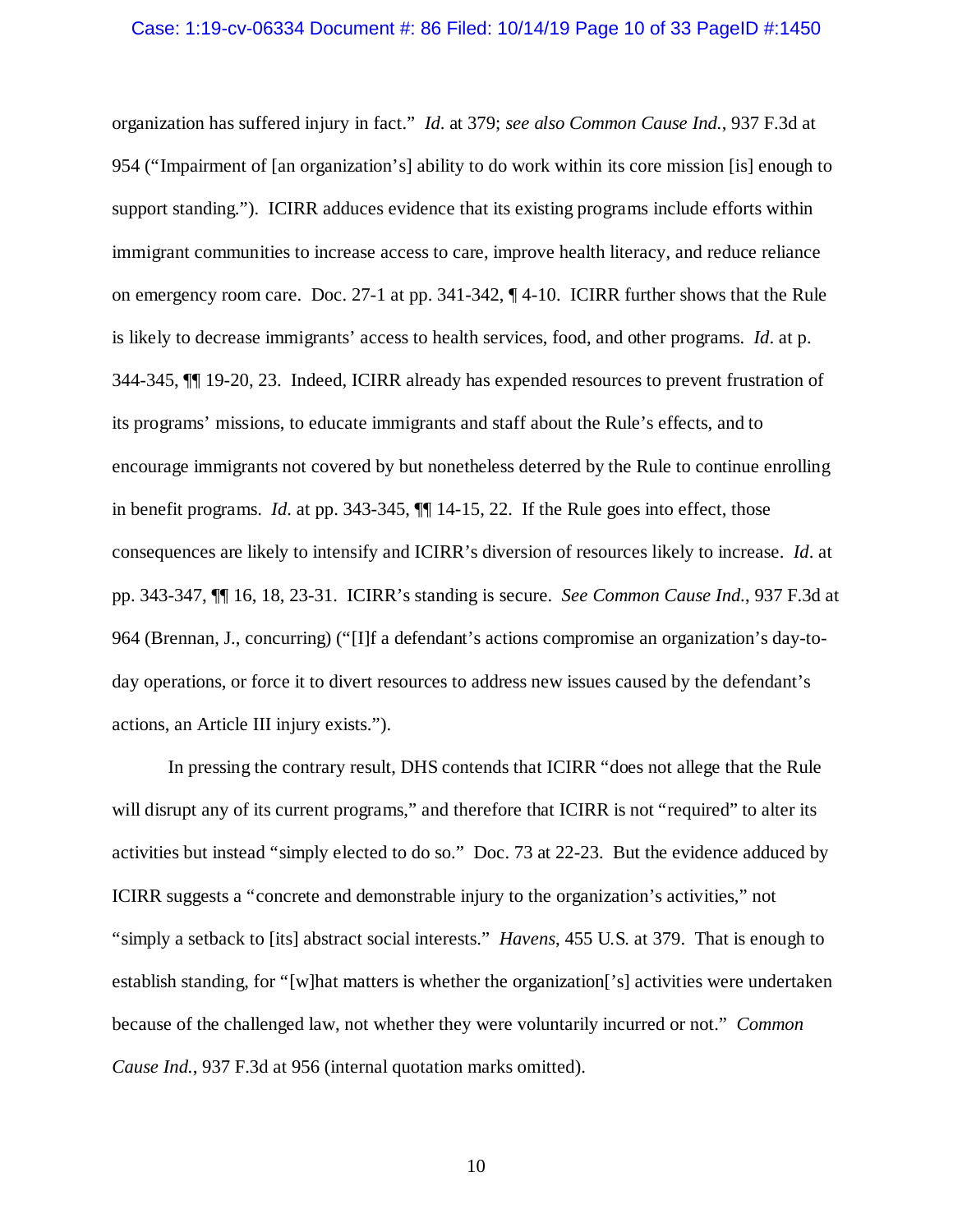## **B. Ripeness**

DHS next contends that this case is not ripe. Doc. 73 at 23-25. Suits directed at agency action "are appropriate for judicial resolution" where the challenged action is final and the issues involved are legal ones, provided that the plaintiff shows that the action's impact on it "is sufficiently direct and immediate." *Abbott Labs. v. Gardner*, 387 U.S. 136, 149-52 (1967). The challenged agency action here is the Final Rule's promulgation, the issues involved (as discussed below) are purely legal challenges to DHS's implementation of the public charge provision enacted by Congress, and—as shown above and addressed below in the discussion of irreparable harm—Cook County and ICIRR allege a direct and immediate impact of the Rule on them. Under these circumstances, the suit is ripe. *See OOIDA v. FMCSA*, 656 F.3d 580, 586-87 (7th Cir. 2011) (rejecting a federal agency's ripeness challenge, which posited that the "petitioners [we]re not currently under a remedial directive," because "the threat of enforcement is sufficient" to show hardship under *Abbott Laboratories*); *id*. at 586 ("Where … a petition involves purely legal claims in the context of a facial challenge to a final rule, a petition is presumptively reviewable.") (internal quotation marks omitted).

DHS retorts that this suit will not be ripe until the Rule is applied to actual admissibility or adjustment determinations. Doc. 73 at 23-24. At most, DHS's argument pertains to any individual non-citizen's challenge to the Rule. It is far from clear that ripeness would pose an impediment even to claims by affected individuals. *See OOIDA*, 656 F.3d at 586 ("[T]he threat of enforcement is sufficient" to make a suit ripe "because the law is in force the moment it becomes effective and a person made to live in the shadow of a law that she believes to be invalid should not be compelled to wait and see if a remedial action is coming."). In any event, certain of Cook County's and ICIRR's injuries—like their need to respond to the Rule's chilling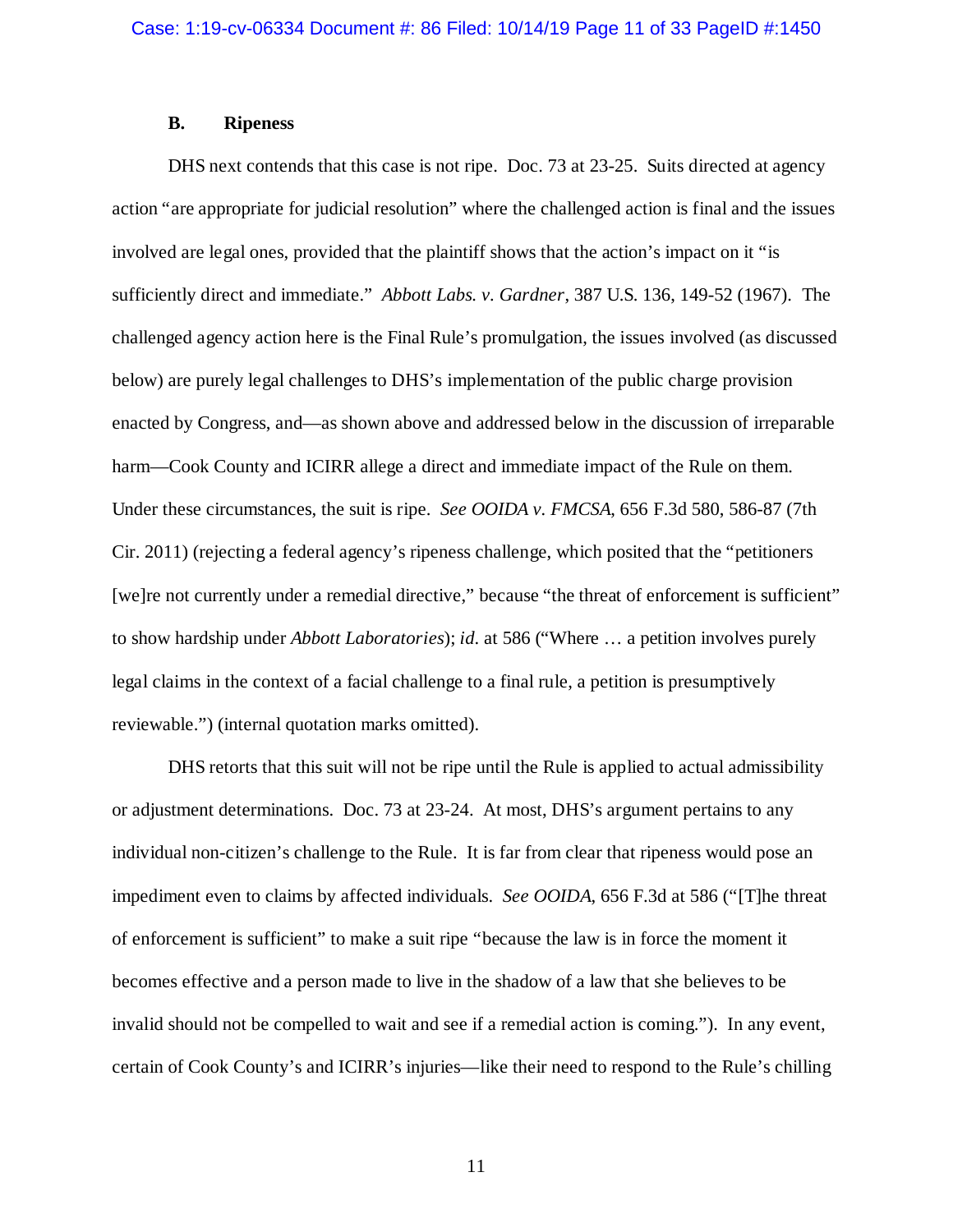### Case: 1:19-cv-06334 Document #: 86 Filed: 10/14/19 Page 12 of 33 PageID #:1450

effect on benefits enrollment, or to divert resources to educate immigrants about the Rule—result from the Rule's promulgation. It follows that their claims are ripe.

## **C. Zone of Interests**

DHS next argues that Cook County and ICIRR fall outside the "zone of interests" protected by the INA. Doc. 73 at 25-26. "[A] person suing under the APA must satisfy not only Article III's standing requirements, but an additional test: The interest … assert[ed] must be 'arguably within the zone of interests to be protected or regulated by the statute'" that the agency action allegedly violated. *Match-E-Be-Nash-She-Wish Band of Pottawatomi Indians v. Patchak*, 567 U.S. 209, 224 (2012) (quoting *Ass'n of Data Processing Serv. Orgs. v. Camp*, 397 U.S. 150, 153 (1970)). "Whether a plaintiff comes within the 'zone of interests' is an issue that requires [the court] to determine, using traditional tools of statutory interpretation, whether a legislatively conferred cause of action encompasses a particular plaintiff's claim." *Lexmark Int'l, Inc. v. Static Control Components, Inc.*, 572 U.S. 118, 127 (2014) (internal quotation marks omitted). The question here is whether Cook County and ICIRR "fall[] within the class of plaintiffs whom Congress has authorized to sue under" the relevant statutes. *Ibid*.

"[I]n the APA context, … the [zone of interests] test is not 'especially demanding.'" *Lexmark*, 572 U.S. at 130 (quoting *Match-E-Be-Nash-She-Wish Band*, 567 U.S. at 225). As the Supreme Court explained, it has "always conspicuously included the word 'arguably' in the test to indicate that the benefit of any doubt goes to the plaintiff" and the test does not require any "indication of congressional purpose to benefit the would-be plaintiff." *Match-E-Be-Nash-She-Wish Band*, 567 U.S. at 225 (internal quotation marks omitted); *see also Lexmark*, 572 U.S. at 130 (reaffirming *Match-E-Be-Nash-She-Wish Band* and distinguishing non-APA cases). Accordingly, the zone of interests test "forecloses suit only when a plaintiff's interests are so marginally related to or inconsistent with the purposes implicit in the statute that it cannot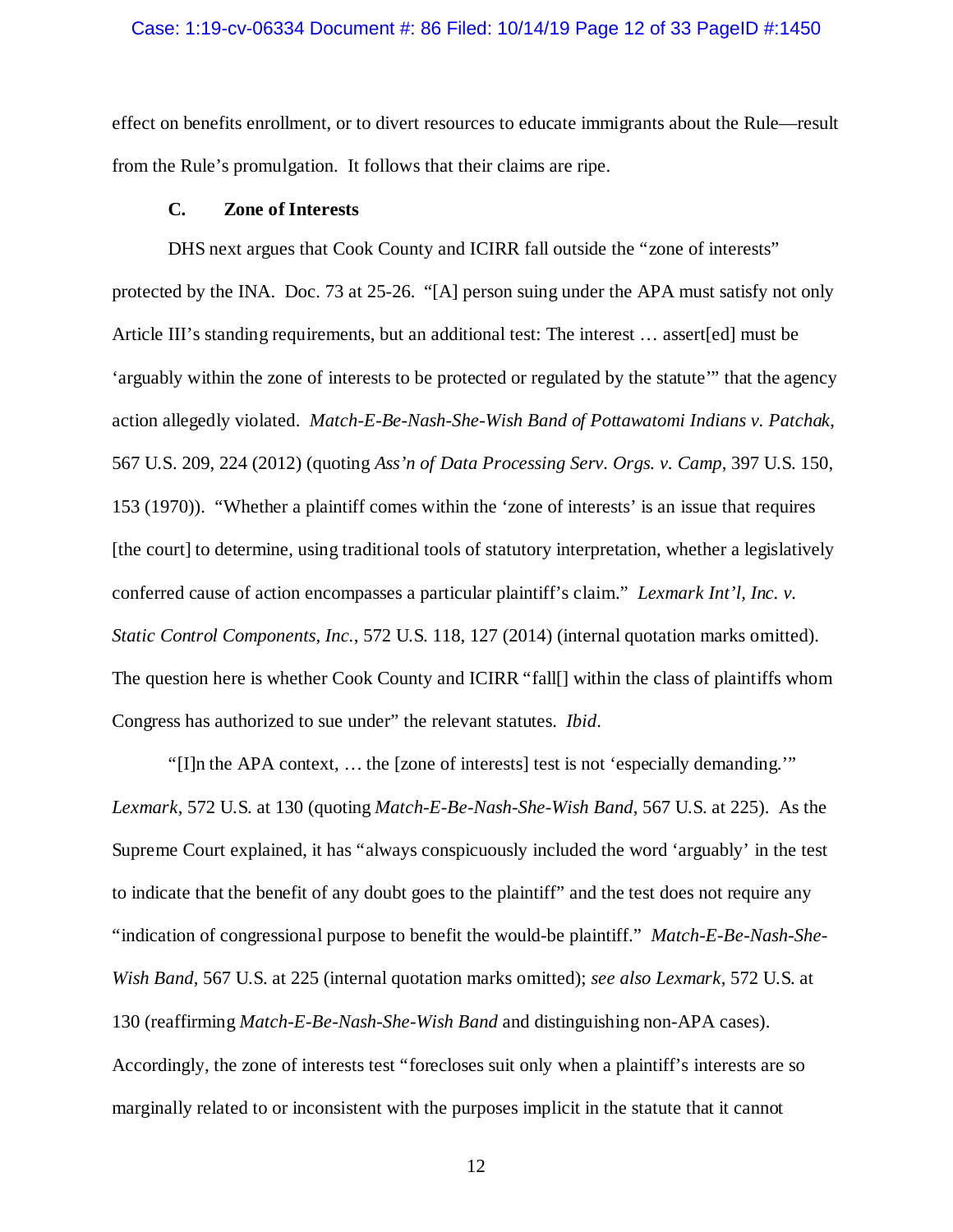#### Case: 1:19-cv-06334 Document #: 86 Filed: 10/14/19 Page 13 of 33 PageID #:1450

reasonably be assumed that Congress intended to permit the suit." *Math-E-Be-Nash-She-Wish Band*, 567 U.S. at 225 (internal quotation marks omitted). The appropriate frame of reference here is not only the public charge provision, but the immigration laws as a whole. *See Clarke v. Secs. Indus. Ass'n*, 479 U.S. 388, 401 (1987) (holding that the court should "consider any provision that helps [it] to understand Congress' overall purposes in the" relevant statutes); *Grocery Mfrs. Ass'n v. EPA*, 693 F.3d 169, 186 (D.C. Cir. 2012) ("Importantly, in determining whether a petitioner falls within the zone of interests to be protected by a statute, we do not look at the specific provision said to have been violated in complete isolation, but rather in combination with other provisions to which it bears an integral relationship.") (internal quotation marks omitted). And even if an APA plaintiff is not among "those who Congress intended to benefit," the plaintiff nonetheless falls within the zone of interests if it is among "those who in practice can be expected to police the interests that the [relevant] statute protects." *Mova Pharm. Corp. v. Shalala*, 140 F.3d 1060, 1075 (D.C. Cir. 1998); *see also Amgen, Inc. v. Smith*, 357 F.3d 103, 109 (D.C. Cir. 2004) ("[T]he salient consideration under the APA is whether the challenger's interests are such that they in practice can be expected to police the interests that the statute protects.") (internal quotation marks omitted); *ALPA Int'l v. Trans States Airlines, LLC*, 638 F.3d 572, 577 (8th Cir. 2011) (same).

Cook County and ICIRR both satisfy the zone of interests test. As DHS observes, the principal interests protected by the INA's "public charge" provision are those of "aliens improperly determined inadmissible." Doc. 73 at 25. ICIRR's interests in ensuring that health and social services remain available to immigrants and in helping them navigate the immigration process are consistent with the statutory purpose, as DHS describes it, to "ensure[] that only certain aliens could be determined inadmissible on the public charge ground." *Ibid*. There is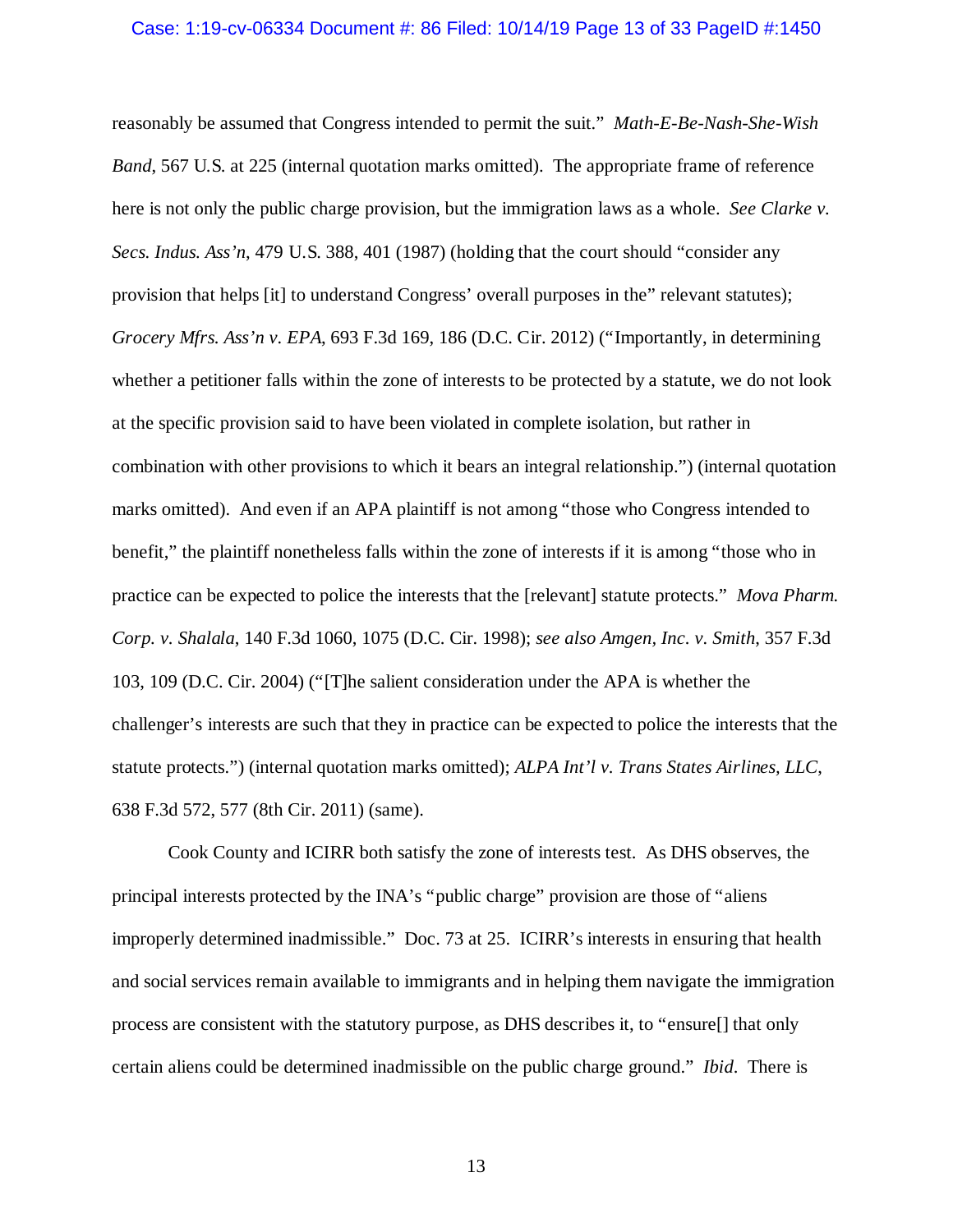### Case: 1:19-cv-06334 Document #: 86 Filed: 10/14/19 Page 14 of 33 PageID #:1450

ample evidence that ICIRR's interests are not merely marginal to those of the aliens more directly impacted by the public charge provision. Not only is ICIRR precisely the type of organization that would reasonably be expected to "police the interests that the statute protects," *Amgen*, 357 F.3d at 109, but the INA elsewhere gives organizations like ICIRR a role in helping immigrants navigate immigration procedures generally, *see*, *e.g.*, 8 U.S.C. § 1101(i)(1) (requiring that potential T visa applicants be referred to nongovernmental organizations for legal advice); *id*. § 1184(p)(3)(A) (same for U visa applicants); *id*. § 1228(a)(2), (b)(4)(B) (recognizing a right to counsel for aliens subject to expedited removal proceedings); *id*. §  $1229(a)(1)$ , (b)(2) (requiring that aliens subject to deportation proceedings be provided a list of pro bono attorneys and advised of their right to counsel); *id*. § 1443(h) (requiring the Attorney General to work with "relevant organizations" to "broadly distribute information concerning" the immigration process). Especially given the APA's "generous review provisions," *Clarke*, 479 U.S. at 395 (internal quotation marks omitted), these considerations place ICIRR's claims "at the least[] 'arguably within the zone of interests'" protected by the INA, *Bank of Am. v. City of Miami*, 137 S. Ct. 1296, 1303 (2017) (quoting *Data Processing*, 397 U.S. at 153).

In pressing the contrary result, DHS relies principally on Justice O'Connor's in-chambers opinion in *INS v. Legalization Assistance Project of Los Angeles County*, 510 U.S. 1301 (1993). Doc. 73 at 25-26. That reliance is misplaced. As an initial matter, Justice O'Connor's opinion is both non-precedential and concededly "speculative." *Legalization Assistance Project*, 510 U.S. at 1304. In any event, the opinion predates the Court's articulation in *Match-E-Be-Nash-She-Wish Band* and *Lexmark* of the current, more flexible understanding of the zone of interests test in APA cases.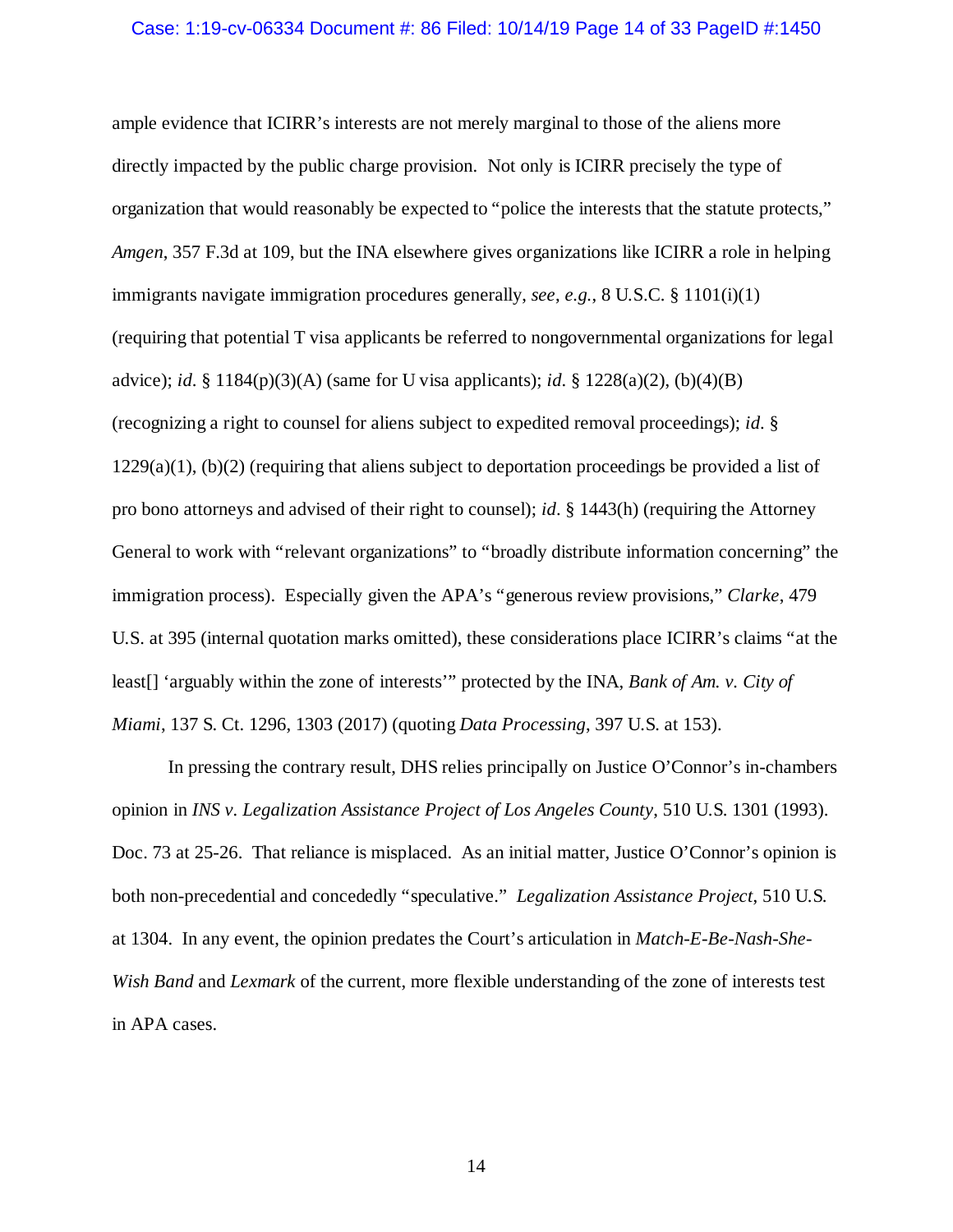## Case: 1:19-cv-06334 Document #: 86 Filed: 10/14/19 Page 15 of 33 PageID #:1450

Cook County satisfies the zone of interests test as well. In *City of Miami*, the Supreme Court held that Miami's allegations of "lost tax revenue and extra municipal expenses" placed it within the zone of interests protected by the FHA, which allows "any person who … claims to have been injured by a discriminatory housing practice" to file a civil action for damages. 137 S. Ct. at 1303 (internal quotation marks omitted). Cook County asserts comparable financial harms from the Final Rule. True enough, Cook County is not itself threatened with an improper admissibility or status adjustment determination, but neither did Miami itself suffer discrimination under the FHA. In both *City of Miami* and here, the consequences of the challenged action generate additional costs for the municipal plaintiff. If such injuries place a municipality within the FHA's zone of interests in a non-APA case like *City of Miami*, they certainly do so in this APA case.

## **D.** *Chevron* **Analysis**

The APA provides for judicial review of final agency decisions. *See* 5 U.S.C. §§ 702, 706; *Fla. Power & Light Co. v. Lorion*, 470 U.S. 729, 743-44 (1985) ("The task of the reviewing court is to apply the appropriate APA standard of review, 5 U.S.C. § 706, to the agency decision based on the record the agency presents to the reviewing court."). The question here is whether DHS exceeded its authority in promulgating the Final Rule. Under current precedent, which this court must follow, resolution of that question is governed by the framework set forth in *Chevron, U.S.A., Inc. v. NRDC, Inc.*, 467 U.S. 837 (1984).

"At *Chevron*'s first step, [the court] determine[s]—using ordinary principles of statutory interpretation—whether Congress has directly spoken to the precise question at issue." *Coyomani–Cielo v. Holder*, 758 F.3d 908, 912 (7th Cir. 2014). If "Congress has directly spoken to the precise question at issue … the court … must give effect to the unambiguously expressed intent of Congress," *Indiana v. EPA*, 796 F.3d 803, 811 (7th Cir. 2015) (quoting *Chevron*, 467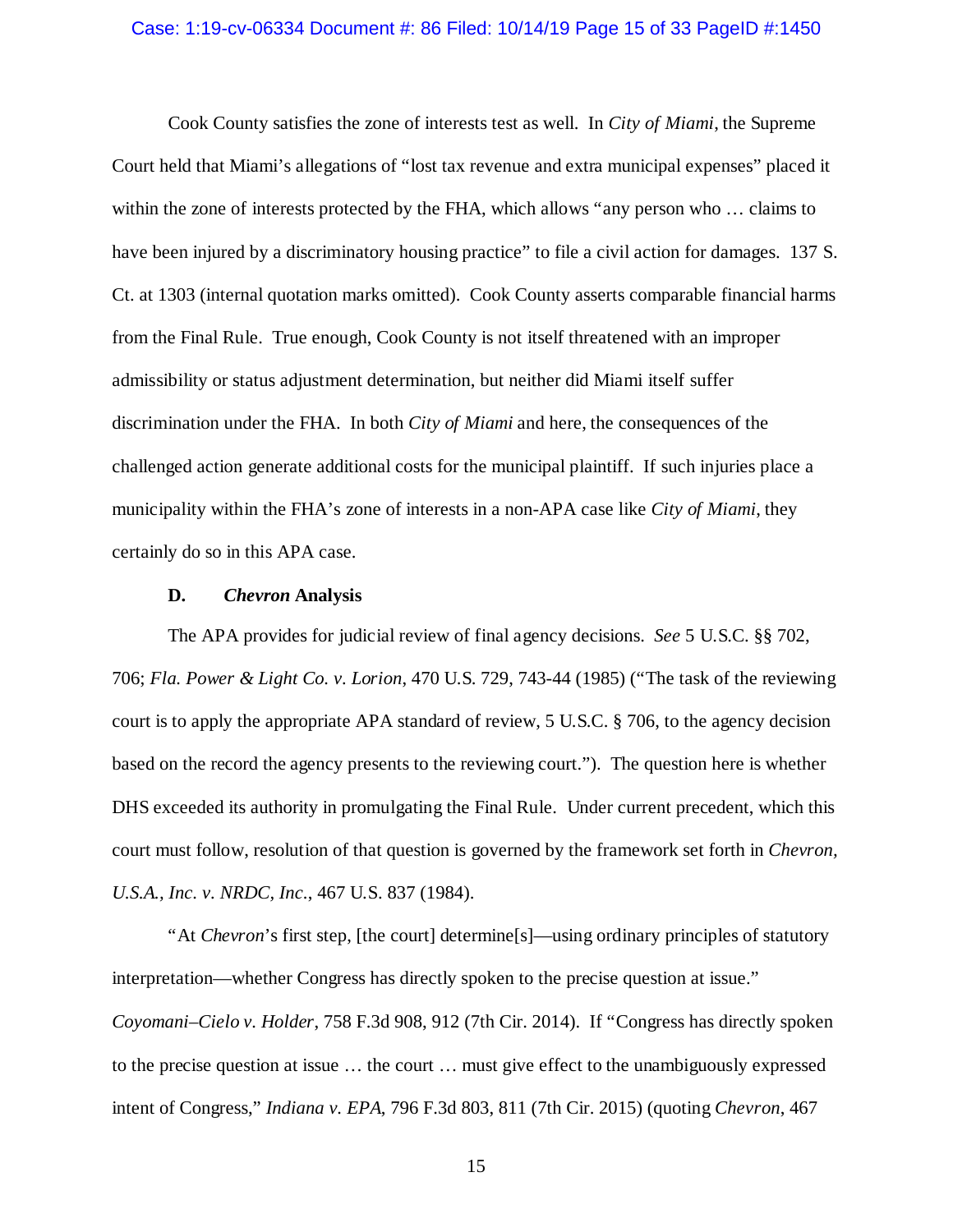#### Case: 1:19-cv-06334 Document #: 86 Filed: 10/14/19 Page 16 of 33 PageID #:1450

U.S. at 842-43) (alterations in original) (internal quotation marks omitted), and end the inquiry there, *see Coyomani–Cielo*, 758 F.3d at 912. "If, however, 'the statute is silent or ambiguous with respect to the specific issue," *Chevron*'s second step, at which "a reviewing court must defer to the agency's interpretation if it is reasonable," comes into play. *Indiana*, 796 F.3d at 811 (quoting *Chevron*, 467 U.S. at 843-44). As shown below, because the pertinent statute is clear, there is no need to go beyond *Chevron*'s first step.

"When interpreting a statute, [the court] begin[s] with the text." *Loja v. Main St. Acquisition Corp.*, 906 F.3d 680, 683 (7th Cir. 2018). "Statutory words and phrases are given their ordinary meaning." *Singh v. Sessions*, 898 F.3d 720, 725 (7th Cir. 2018); *see also United States v. Titan Int'l, Inc.*, 811 F.3d 950, 952 (7th Cir. 2016). "It is a fundamental canon of statutory construction that the words of a statute must be read in their context and with a view to their place in the overall statutory scheme." *Brumfield v. City of Chicago*, 735 F.3d 619, 628 (7th Cir. 2013); *see also LaPlant v. N.W. Mut. Life Ins. Co.*, 701 F.3d 1137, 1139 (7th Cir. 2012) ("We try to give the statutory language a natural meaning in light of its context.").

Congress has expressed in general terms that "[s]elf-sufficiency has been a basic principle of United States immigration law since this country's earliest immigration statutes," 8 U.S.C. § 1601(1), that "[t]he immigration policy of the United States" provides that "aliens within the Nation's borders not depend on public resources to meet their needs," *id*. § 1601(2)(A), and that "the availability of public benefits [is] not [to] constitute an incentive for immigration to the United States," *id*. § 1601(2)(B). But those provisions express only general policy goals without specifying what it means for non-citizens to be "[s]elf-sufficient" or to "not depend on public resources to meet their needs." *Cf*. *NAACP v. Am. Family Mut. Ins. Co.*, 978 F.2d 287, 298 (7th Cir. 1992) ("You cannot discover how far a statute goes by observing the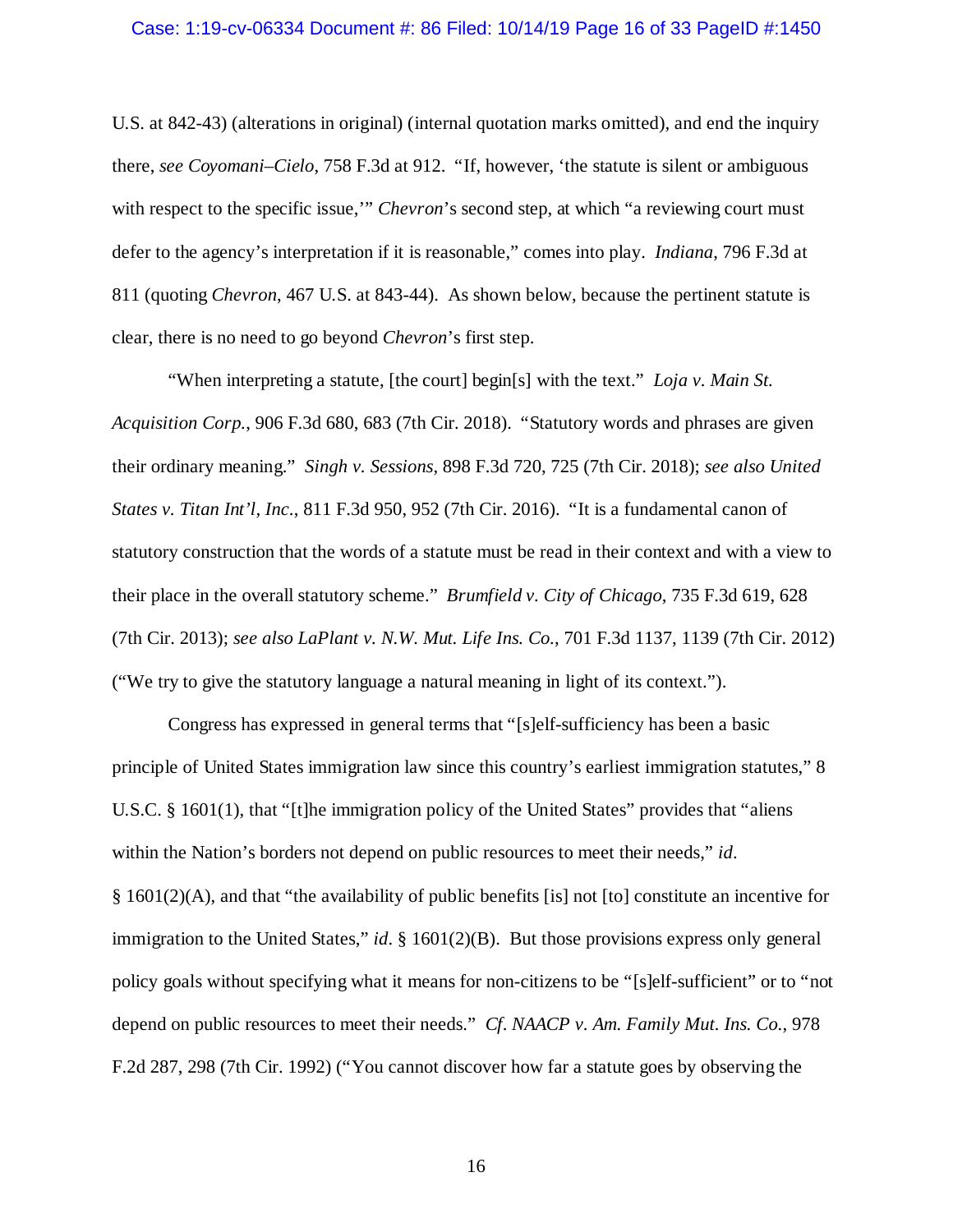### Case: 1:19-cv-06334 Document #: 86 Filed: 10/14/19 Page 17 of 33 PageID #:1450

direction in which it points. Finding the meaning of a statute is more like calculating a vector (with direction and length) than it is like identifying which way the underlying 'values' or 'purposes' point (which has direction alone).") (internal quotation marks omitted). The public charge provision is intended to implement those general policy goals—yet in none of its iterations since its original enactment in 1882 did Congress define the term "public charge."

This lack of a statutory definition gives rise to the interpretative dispute that divides the parties. Cook County and ICIRR submit that the term "public charge" includes only "those who are likely to become *primarily and permanently dependent* on the government for *subsistence*." Doc. 27 at 15 (emphasis in original). DHS submits that the term is broad enough to include any non-citizen "who receives" a wide range of "designated public benefits for more than 12 months in the aggregate within a 36-month period," Doc. 73 at 18-19—including, as the Final Rule acknowledges, those who "receive only hundreds of dollars, or less, in public benefits annually" for any twelve months in a thirty-six month period, 84 Fed. Reg. at 41,360-61. As Cook County and ICIRR contend, and as DHS implicitly concedes through its silence, if Cook County and ICIRR are correct about what "public charge" means, the Final Rule fails at *Chevron* step one, as there would be "no ambiguity for the agency to fill." *Wis. Cent. Ltd. v. United States*, 138 S. Ct. 2067, 2074 (2018).

Settled precedent governs how to ascertain the meaning of a statutorily undefined term like "public charge." "[I]t's a fundamental canon of statutory construction that words generally should be interpreted as taking their ordinary … meaning … at the time Congress enacted the statute." *New Prime Inc. v. Oliveira*, 139 S. Ct. 532, 539 (2019) (alterations in original and internal quotation marks omitted). As noted, the term "public charge" entered the statutory lexicon in 1882 and has been included in nearly identical inadmissibility provisions ever since.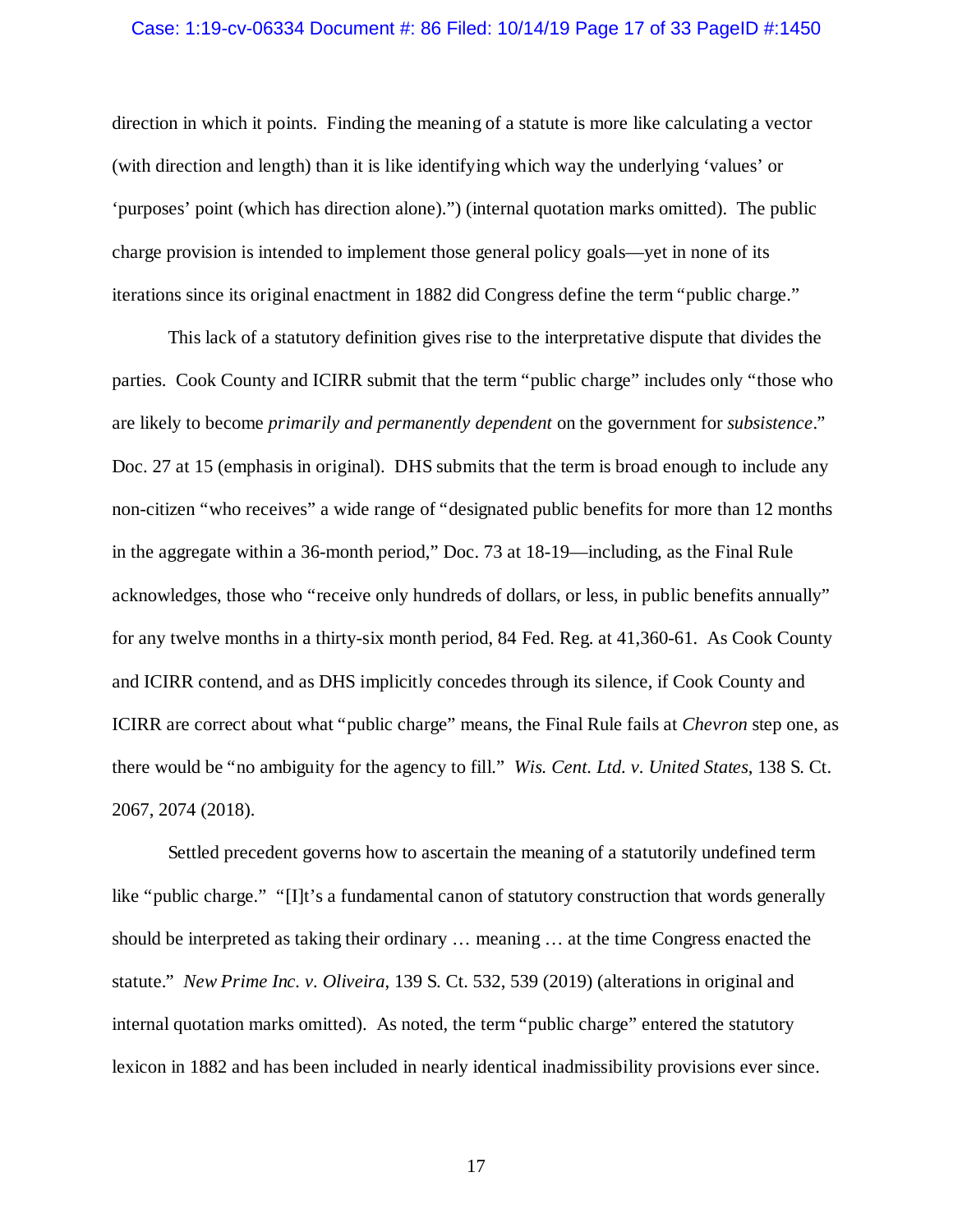## Case: 1:19-cv-06334 Document #: 86 Filed: 10/14/19 Page 18 of 33 PageID #:1450

For this reason, the court agrees with DHS's foundational point that, given the "unbroken line of predecessor statutes going back to at least 1882 [that] have contained a similar inadmissibility ground for public charges," Doc. 73 at 16, "the late 19th century [is] the key time to consider" for determining the meaning of the term "public charge," *id*. at 27.

Fortunately, the Supreme Court told us just over a century ago what "public charge" meant in the relevant era, and thus what it means today. In *Gegiow v. Uhl*, 239 U.S. 3 (1915), several Russian nationals brought suit after they were denied admission to the United States on public charge grounds because, the immigration authorities reasoned, they were bound for Portland, Oregon, where the labor market would have made it impossible for them to obtain employment. *Id*. at 8-9. In holding that the aliens could not be excluded on that ground, the Court observed that in the statute identifying "who shall be excluded, 'Persons likely to become a public charge' [we]re mentioned between paupers and professional beggars, and along with idiots, persons dangerously diseased, persons certified by the examining surgeon to have a mental or physical defect of a nature to affect their ability to earn a living, convicted felons, prostitutes, and so forth." *Id*. at 10. In light of the statutory text, the Court held that "[t]he persons enumerated … are to be excluded on the ground of *permanent personal objections accompanying them* irrespective of local conditions unless the … phrase ['public charge'] … is directed to different considerations than any other of those with which it is associated. Presumably [the phrase 'public charge'] is to be read as generically similar to the other[ phrase]s mentioned before and after." *Ibid*. (emphasis added).

*Gegiow* teaches that "public charge" does not, as DHS maintains, encompass persons who receive benefits, whether modest or substantial, due to being temporarily unable to support themselves entirely on their own. Rather, as Cook County and ICIRR maintain, *Gegiow* holds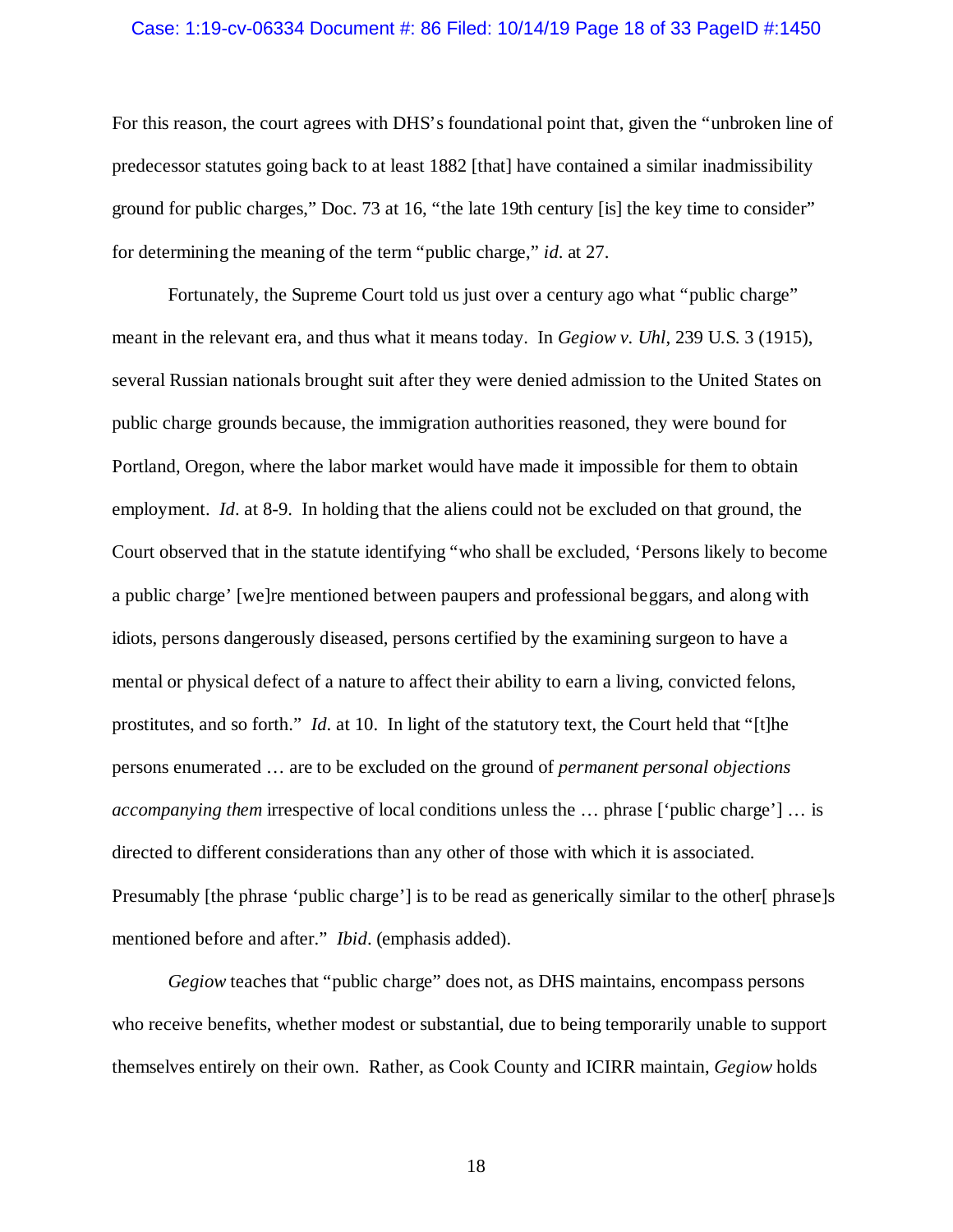#### Case: 1:19-cv-06334 Document #: 86 Filed: 10/14/19 Page 19 of 33 PageID #:1450

that "public charge" encompasses only persons who—like "idiots" or persons with "a mental or physical defect of a nature to affect their ability to make a living"—would be substantially, if not entirely, dependent on government assistance on a long-term basis. That is what *Gegiow* plainly conveys—DHS does not contend otherwise—and that is how courts of that era read the decision. *See United States ex rel. De Sousa v. Day*, 22 F.2d 472, 473-74 (2d Cir. 1927) ("In the face of [*Gegiow*] it is hard to say that a healthy adult immigrant, with no previous history of pauperism, and nothing to interfere with his chances in life but lack of savings, is likely to become a public charge within the meaning of the statute."); *United States ex rel. La Reddola v. Tod*, 299 F. 592, 592-93 (2d Cir. 1924) (holding that an alien who "suffer[ed] from an insanity" from which "recovery [was] impossible … was a public charge" while institutionalized, "for he was supported by public moneys of the state of New York and nothing was paid for his maintenance by him or his relatives"); *Ng Fung Ho v. White*, 266 F. 765, 769 (9th Cir. 1920) (holding that "the words 'likely to become a public charge' are meant to exclude only those persons who are likely to become occupants of almshouses for want of means with which to support themselves in the future"), *rev'd on other grounds* 259 U.S. 276 (1922); *Howe v. United States ex rel. Savitsky*, 247 F. 292, 294 (2d Cir. 1917) (holding that "Congress meant the act to exclude persons who were likely to become occupants of almshouses for want of means with which to support themselves in the future"); *Ex parte Horn*, 292 F. 455, 457 (W.D. Wash. 1923) ("The record is conclusive that the petitioner was not likely to become a public charge, in the sense that he would be a 'pauper' or an occupant of an almshouse for want of means of support, or likely to be sent to an almshouse for support at public expense.") (citations omitted).

In an attempt to evade *Gegiow*'s interpretation of "public charge," DHS argues that Congress, through amendments enacted in the Immigration Act of 1917, "negated the Court's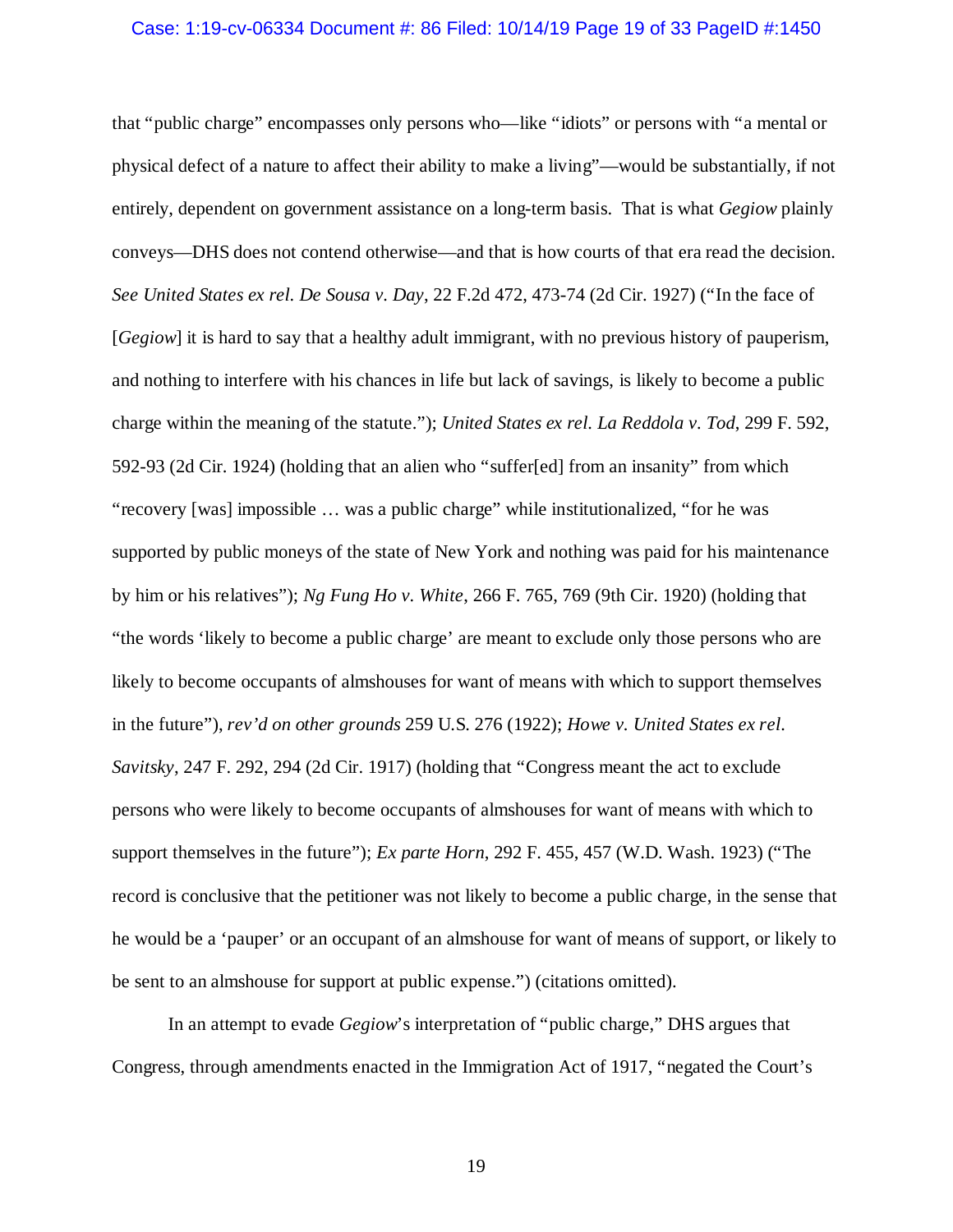#### Case: 1:19-cv-06334 Document #: 86 Filed: 10/14/19 Page 20 of 33 PageID #:1450

interpretation in *Gegiow*." Doc. 73 at 30-31. That argument fails on two separate grounds. The first is that DHS maintained (correctly) that "the late 19th century [is] the key time to consider" in ascertaining the meaning of the term "public charge," *id*. at 27, and therefore cannot be heard to contend that the pertinent timeframe is, on second thought, 1917. The second is that, even putting aside DHS's arguable waiver, the 1917 Act did not change the meaning of "public charge" in the manner urged by DHS.

As relevant here, the 1917 Act moved the phrase "persons likely to become a public charge" from between the terms "paupers" and "professional beggars" to much later in the (very long) list of excludable aliens. 1917 Act, 39 Stat. at 875-76. The Senate Report states that this change was meant "to overcome recent decisions of the courts limiting the meaning of the description of the excluded class because of its position between other descriptions conceived to be of the same general and generical nature. (See especially Gegiow v. Uhl, 239 U.S., 3.)." S. Rep. No. 64-352, at 5 (1916). The value of any committee report in ascertaining a statute's meaning is questionable. *See Exxon Mobil Corp. v. Allapattah Servs., Inc.*, 545 U.S. 546, 568 (2005) ("[J]udicial reliance on legislative materials like committee reports … may give unrepresentative committee members—or, worse yet, unelected staffers and lobbyists—both the power and the incentive to attempt strategic manipulations of legislative history to secure results they were unable to achieve through the statutory text."); *Covalt v. Carey Can. Inc.*, 860 F.2d 1434, 1438 (7th Cir. 1988) ("Even the contemporaneous committee reports may be the work of those who could not get their thoughts into the text of the bill."). And the value of this particular Senate Report is further undermined by its opacity, as it does not say in which way its author(s) believed that court decisions had incorrectly limited the statute's breadth. *See Azar v. Allina*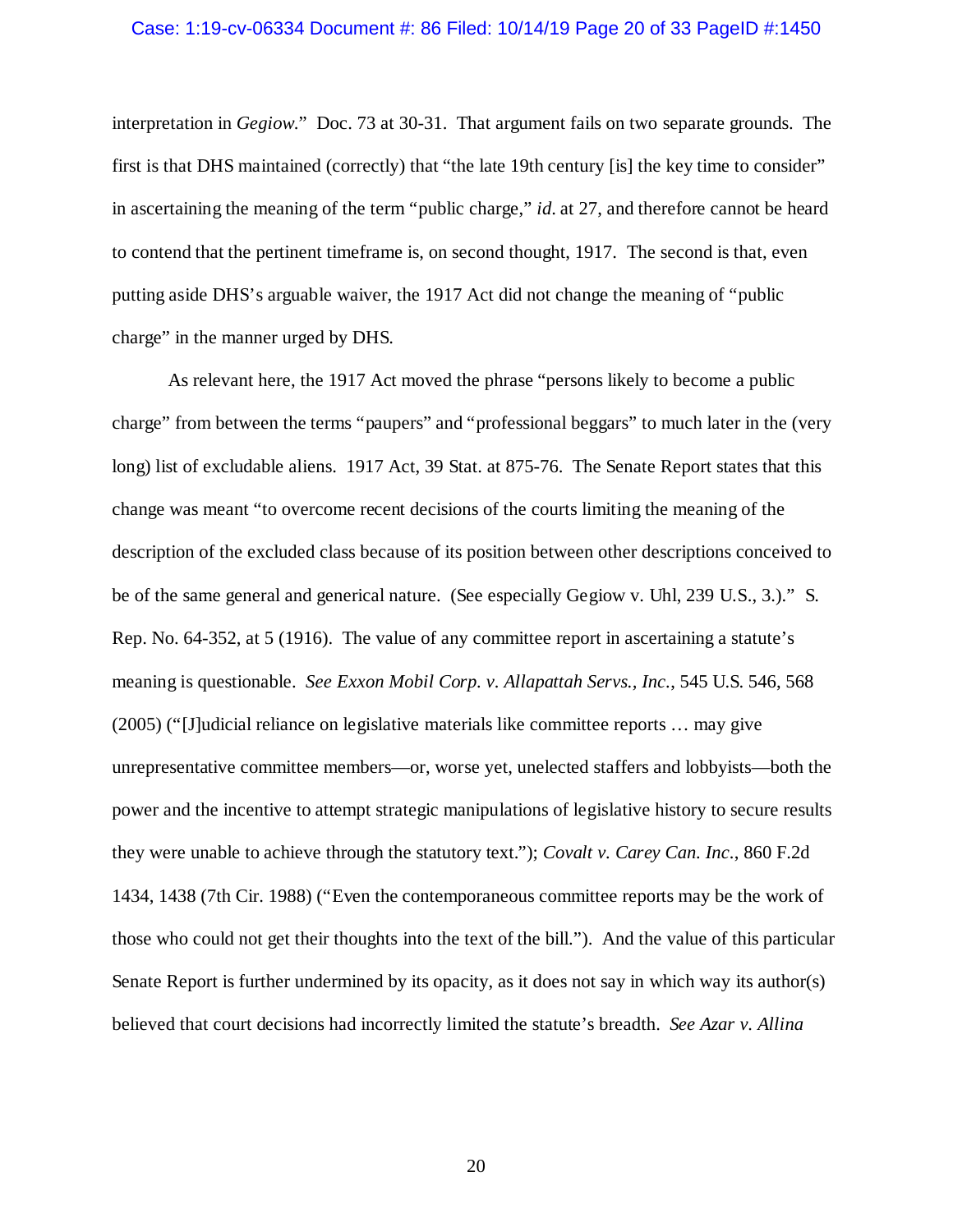### Case: 1:19-cv-06334 Document #: 86 Filed: 10/14/19 Page 21 of 33 PageID #:1450

*Health Servs.*, 139 S. Ct. 1804, 1815 (2019) (holding that "murky legislative history … can't overcome a statute's clear text and structure").

Later commentary on the 1917 Act—which DHS cites as authoritative, but the origin of which DHS fails to identify, Doc. 73 at 30—explained that the public charge provision "has been shifted from its position in sec. 2 of the Immigration Act of 1907 to its present position in sec. 3 of this act in order to indicate the intention of Congress that aliens shall be excluded upon said ground *for economic as well as other reasons* and with a view to overcoming the decision of the Supreme Court in Gegiow v. Uhl, 239 U.S. 3 (S. Rept. 352, 64th Cong., 1st sess.)." U.S. Dep't of Labor, Immigration Laws and Rules of January 1, 1930 with Amendments from January 1, 1930 to May 24, 1934 (1935), at 25 n.5. This explanation suggests that Congress understood *Gegiow*, given its exclusive focus on an alien's economic circumstances, to have held that aliens may be deemed public charges only if there were *economic* reasons for their dependence on government support, and further that Congress wanted aliens dependent on government support for *noneconomic* reasons, like imprisonment, to be included as well.

That is precisely how many cases of the era understood the 1917 Act. *See United States ex rel. Medich v. Burmaster*, 24 F.2d 57, 59 (8th Cir. 1928) ("The fact that the appellant confessed to a crime punishable by imprisonment in the federal prison, and the very fact that he was actually incarcerated for a period of 18 months was sufficient to support the allegation in the warrant of deportation that he was likely 'to become a public charge.'"); *Ex parte Horn*, 292 F. at 457 (holding that although "the petitioner was not likely to become a public charge, in the sense that he would be a 'pauper' or an occupant of an almshouse for want of means of support, or likely to be sent to an almshouse for support at public expense," he was, as a convicted felon, a public charge because he was "a person committed to the custody of a department of the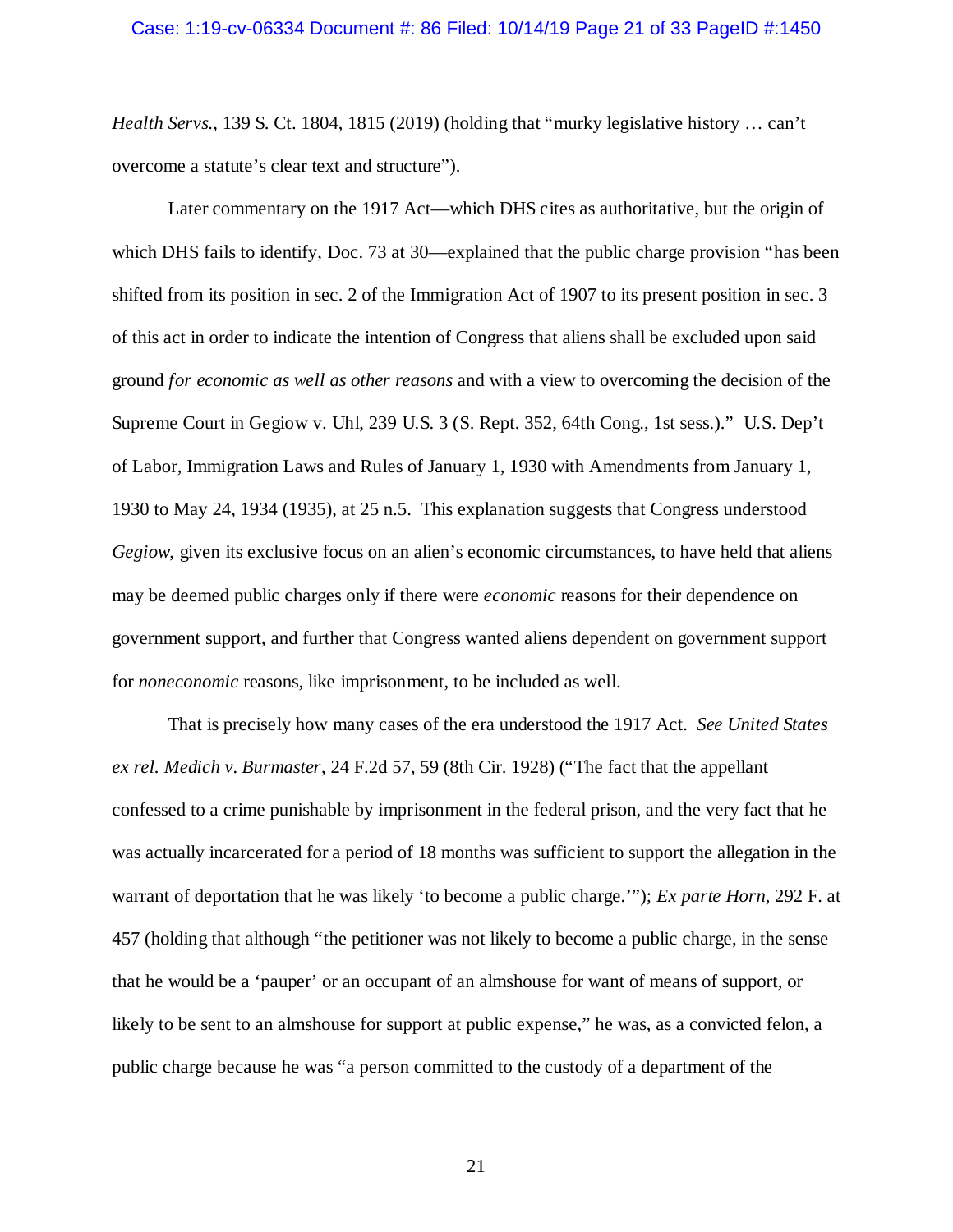government by due course of law") (citations omitted); *Ex parte Tsunetaro Machida*, 277 F. 239, 241 (W.D. Wash. 1921) ("[A] public charge [is] a person committed to the custody of a department of the government by due course of law."). Other cases disagreed, holding that noneconomic dependence on the government for basic subsistence did not make one a public charge. *See Browne v. Zurbrick*, 45 F.2d 931, 932-33 (6th Cir. 1930) (rejecting the proposition "that one who is guilty of crime, and therefore likely to be convicted for it and to be imprisoned at the public expense, is ipso facto likely to become a public charge"); *Coykendall v. Skrmetta*, 22 F.2d 120, 121 (5th Cir. 1927) (holding that "it cannot well be supposed that the words in question were intended to refer to anything other than a condition of dependence on the public for support," and therefore that the public charge provision did not include the public expense imposed by imprisonment); *Ex Parte Mitchell*, 256 F. 229, 232 (N.D.N.Y. 1919) ("The court holds expressly that the words 'likely to become a public charge' are meant to exclude only those 'persons who were likely to become occupants of almshouses for want of means with which to support themselves in the future.'"). The divergence between those two lines of precedent is immaterial here, for DHS cites no case holding that the 1917 Act upended *Gegiow*'s holding that an alien could be deemed a public charge on economic grounds only if that person's dependence on public support was of a "permanent" nature. *Gegiow*, 239 U.S. at 10. Nor does DHS cite any case holding that an alien could be deemed a public charge based on the receipt, or anticipated receipt, of a modest quantum of public benefits for short periods of time.

DHS's contrary view rests upon an obvious misreading of *Ex parte Horn*. DHS cites *Ex parte Horn* for the proposition that post-1917 cases "recognized that" the 1917 Act's transfer of the public charge provision to later in the list of excludable persons "negated the Court's interpretation of *Gegiow* by underscoring that the term 'public charge' is 'not associated with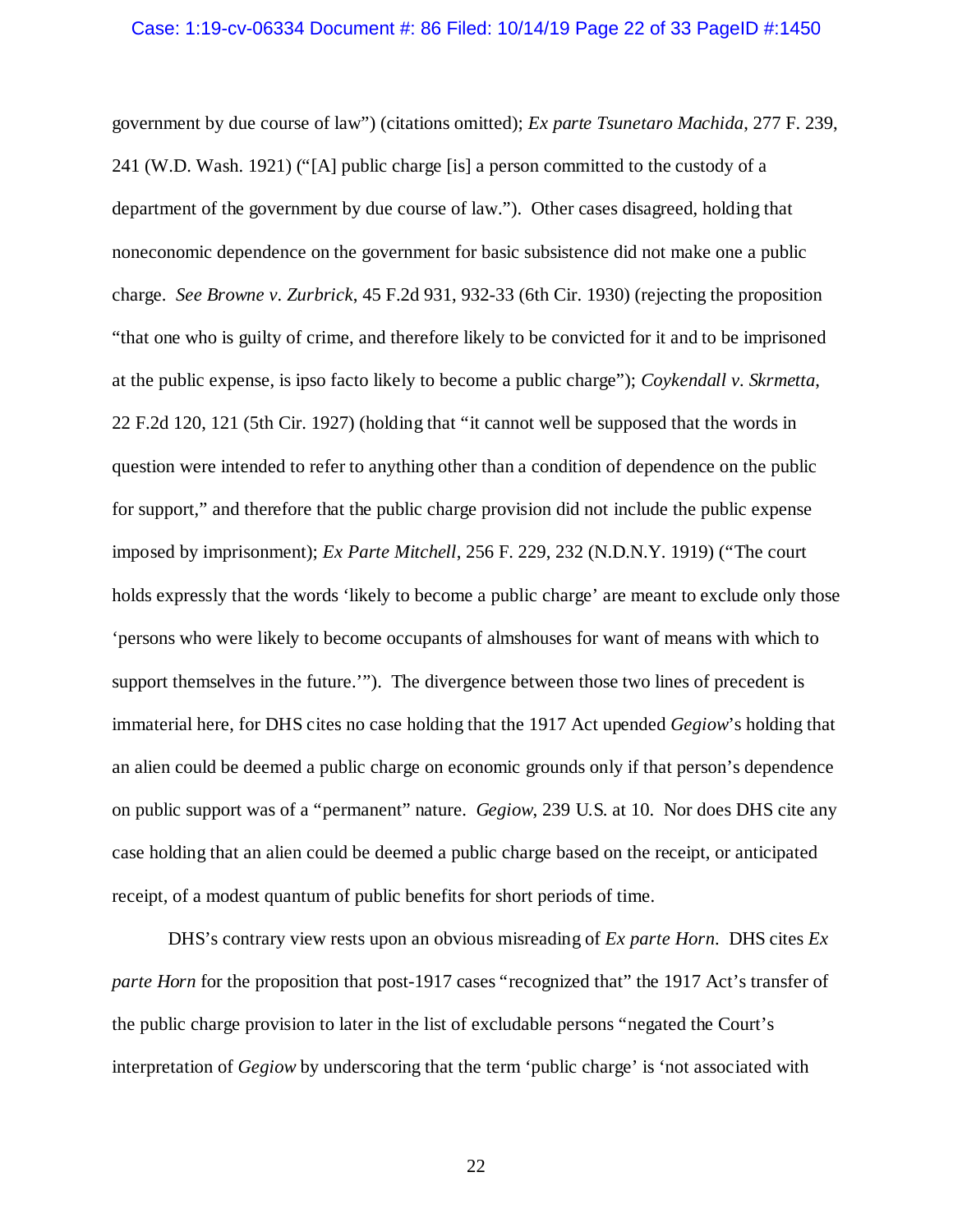#### Case: 1:19-cv-06334 Document #: 86 Filed: 10/14/19 Page 23 of 33 PageID #:1450

paupers or professional beggars.'" Doc. 73 at 30 (quoting *Ex parte Horn*, 292 F. at 457). But *Ex parte Horn* involved not an alien whose economic circumstances were less dire than a pauper's or professional beggar's and thus who might have needed only modest government benefits for a short period of time; rather, the case involved a person who had committed crimes and was likely to be imprisoned. 292 F. at 458. Thus, in saying that "[t]he term 'likely to become a public charge' is not associated with paupers or professional beggars, idiots, and certified physical and mental defectives," *id*. at 457, *Ex parte Horn* held not that the 1917 Act ousted *Gegiow*'s view regarding the severity and duration of the economic circumstances that could result in an alien being deemed a public charge; rather, it held that the 1917 Act expanded the meaning of "public charge" to include persons who would be totally dependent on the government for noneconomic reasons like imprisonment. *See id*. at 458 ("When he was convicted he became a public charge, and a tax, duty, and trust was imposed upon the government by his conduct; and at the time of his entry he was likely to become a public charge by reason of the crime which he had committed.") (internal quotation marks omitted). *Ex parte Horn* thus faithfully implements the change that, as shown above, DHS's own historical authority suggests the amendment was intended to effect.

DHS has three other arrows in its quiver, but none hits its mark. The first is a 1929 treatise stating that "public charge" means "any maintenance, or financial assistance, rendered from public funds, or funds secured by taxation." Arthur Cook et al., *Immigration Laws of the United States* § 285 (1929). The treatise is wrong. It does not address *Gegiow* in expressing its understanding of "public charge." And the sole authority it cites, *Ex parte Kichmiriantz*, 283 F. 697 (N.D. Cal. 1922), does not support its view. *Ex parte Kichmiriantz* concerned an alien "committed to the Stockton State Hospital for the insane" for dementia, who, without care,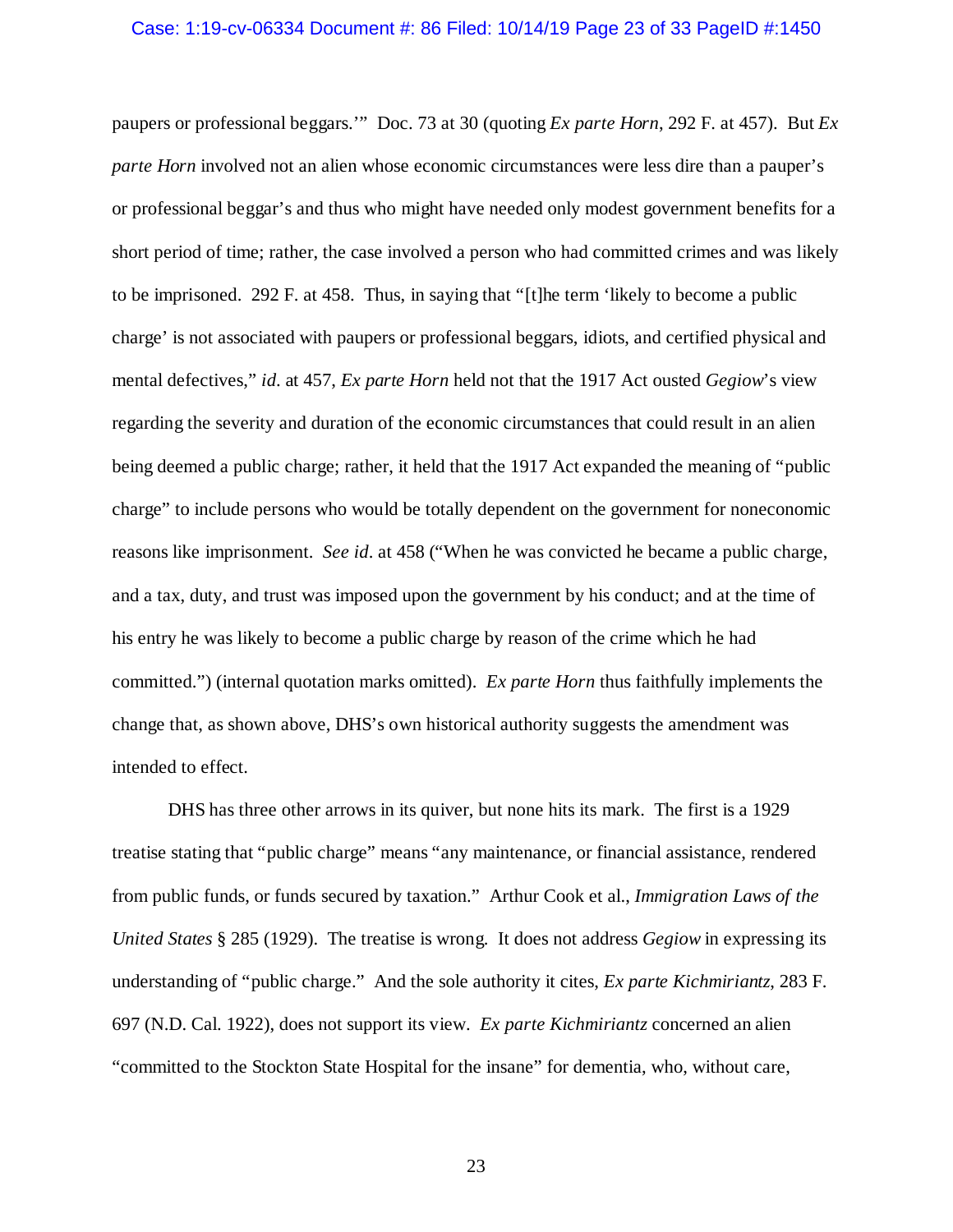### Case: 1:19-cv-06334 Document #: 86 Filed: 10/14/19 Page 24 of 33 PageID #:1450

"would starve to death within a short time." *Id*. at 697-98. Thus, although *Ex parte Kichmiriantz* observes that "the words 'public charge,' as used in the Immigration Act, mean just what they mean ordinarily; ... a money charge upon, or an expense to, the public for support and care," *id*. at 698 (citation omitted), the context in which the court made that observation shows that it had in mind a person who was totally and likely permanently dependent on the government for subsistence. The case therefore aligns with Cook County and ICIRR's understanding of the term, not DHS's.

DHS's second arrow consists of a mélange of nineteenth century dictionaries and state court cases addressing whether one municipality or another was responsible for providing public assistance to a particular person under state poor laws. Doc. 73 at 29, 32-33. Those authorities, which address the meaning of the words "public," "charge," and "chargeable" and the term "public charge," would be material to the court's interpretative enterprise but for one thing: The Supreme Court told us in *Gegiow* what the statutory term "public charge" meant in that era. The federal judiciary is hierarchical, so in deciding here whether the Final Rule faithfully implements the statutory "public charge" provision, this court must adhere to the Supreme Court's understanding of the term regardless of what nineteenth century dictionaries and state court cases might have said. *See Shields v. Ill. Dep't of Corrs.*, 746 F.3d 782, 792 (7th Cir. 2014); *Reiser v. Residential Funding Corp.*, 380 F.3d 1027, 1029 (7th Cir. 2004); *Ind. Prot. & Advocacy Servs. v. Ind. Family & Soc. Servs. Admin.*, 603 F.3d 365, 393 (7th Cir. 2010) (Easterbrook, J., dissenting).

As it happens, the dictionaries and state court cases do not advance DHS's cause. An 1888 dictionary cited by DHS defines "charge" as "an obligation or liability," but the only *human* example it offers of a "charge" is "a *pauper* being chargeable to the parish or town."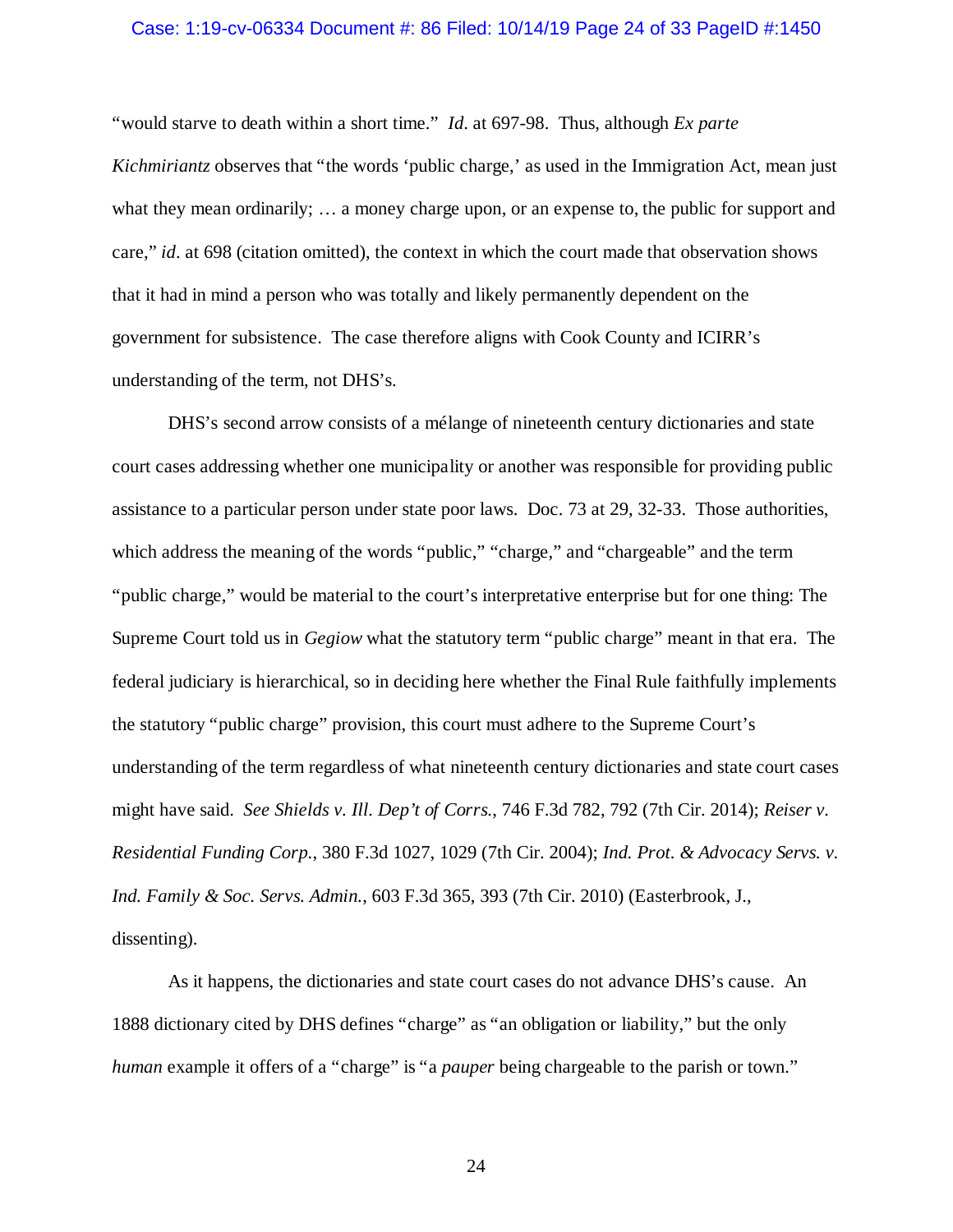### Case: 1:19-cv-06334 Document #: 86 Filed: 10/14/19 Page 25 of 33 PageID #:1450

Dictionary of Am. and English Law 196 (1888) (emphasis added). An 1889 dictionary defines "charge" in the context of a person as one who is "committed to another's custody, care, concern, or management," Century Dictionary of the English Language 929 (1889), and an 1887 dictionary likewise defines "charge" as "[t]he person or thing committed to the care or management of another," Webster's Condensed Dictionary of the English Language 85 (3d ed. 1887). Those definitions are consistent with *Gegiow*'s understanding of "public charge" and do nothing to support DHS's view that the term is broad enough to include those who temporarily receive modest public benefits. The same holds for state court cases from the era. *See Cicero Twp. v. Falconberry*, 42 N.E. 42, 44 (Ind. App. 1895) ("The mere fact that a person may occasionally obtain assistance from the county does not necessarily make such person a pauper or a public charge."); *City of Boston v. Capen*, 61 Mass. 116, 121-22 (Mass. 1851) (holding that "public charge" refers "not [to] merely destitute persons, who … have no visible means of support," but rather to those who "by reason of some permanent disability, are unable to maintain themselves" and "might become a heavy and long continued charge to the city, town or state"); *Overseers of Princeton Twp. v. Overseers of S. Brunswick Twp.*, 23 N.J.L. 169 (N.J. 1851) (repeatedly equating "paupers" with being "chargeable, or likely to become chargeable").

As it did with *Ex parte Horn*, DHS misreads the state court cases upon which it relies. According to DHS, *Poor District of Edenburg v. Poor District of Strattanville*, 5 Pa. Super. 516 (1897), held that a person who temporarily received "some assistance" while ill was not "chargeable to" the public solely because she was "without notice or knowledge" that her receiving the assistance would "place[] [her] on the poor book," and not because the public assistance was temporary. Doc. 73 at 32 (quoting *Edenburg*, 5 Pa. Super. at 520-24, 527-28). But it is plain that the court's holding rested in large part on the fact that the person had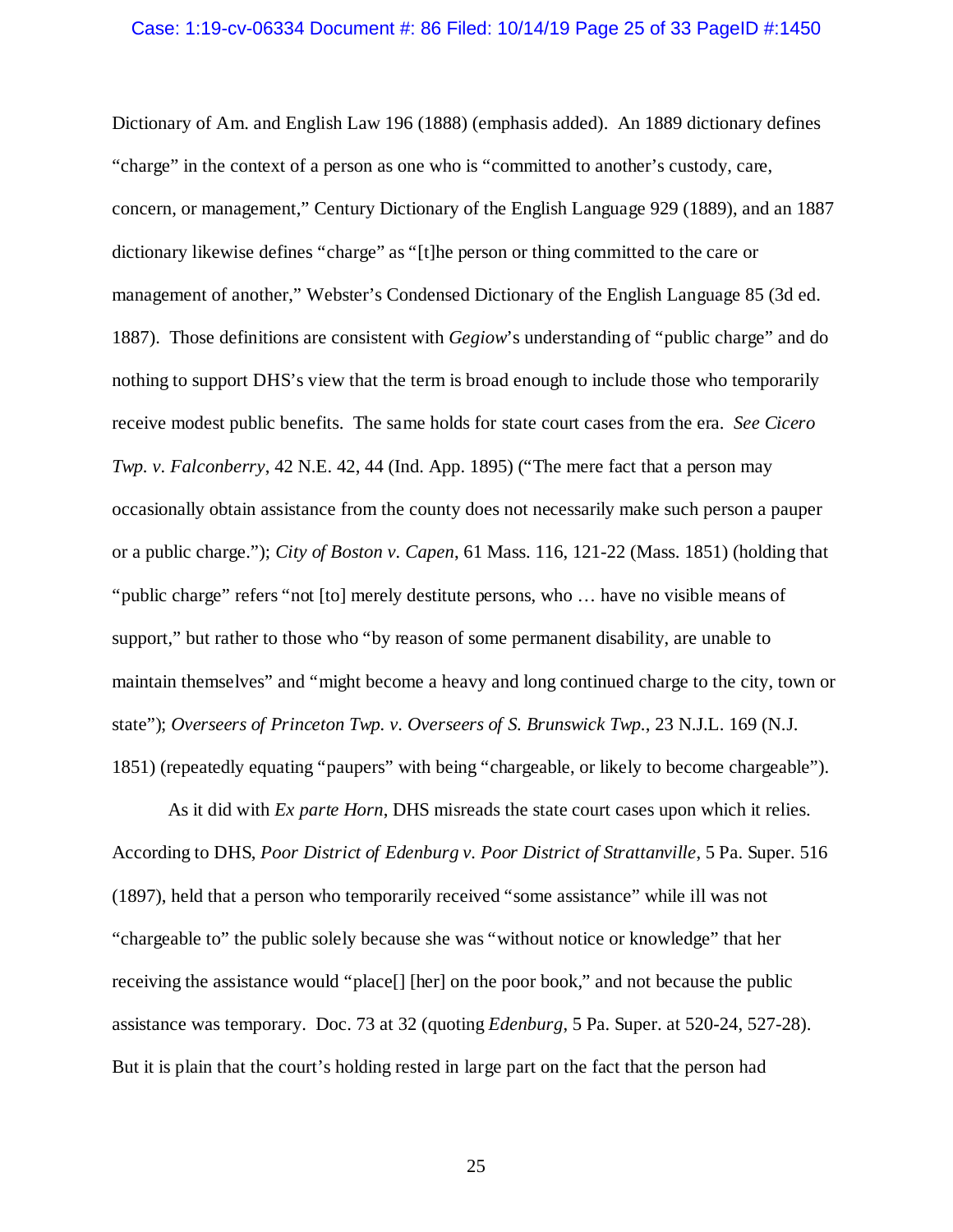#### Case: 1:19-cv-06334 Document #: 86 Filed: 10/14/19 Page 26 of 33 PageID #:1450

economic means and was only temporarily on the poor rolls. *See Edenburg*, 5 Pa. Super. at 526 (noting that the person "had for sixteen years been an inhabitant of the borough and for twelve years the undisputed owner by fee simple title of unincumbered real estate, and household goods of the value of \$300 in the district," and that she "had fully perfected her settlement by the payment of taxes for two successive years"). DHS characterizes *Inhabitants of Guilford v. Inhabitants of Abbott*, 17 Me. 335 (Me. 1840), as holding that a person was "likely to become chargeable" based on his receipt of "'a small amount' of assistance" and "'his age and infirmity.'" Doc. 73 at 33 (quoting *Guilford*, 17 Me. at 335-36). To be sure, DHS's brief quotes words that appear in the decision, but as DHS fails to acknowledge, the court observed that the person "for many years had no regular or stated business, … was at one time so furiously mad, that the public security required him to be confined," had "occasionally since that time, … been deranged in mind," and at a later time "was insane, roving in great destitution." *Guilford*, 17 Me. at 335. DHS describes *Town of Hartford v. Town of Hartland*, 19 Vt. 392, 398 (Vt. 1847), as holding that a "widow and children with a house, furniture, and a likely future income of \$12/year from the lease of a cow were nonetheless public charges." Doc. 73 at 32. But DHS fails to mention the court's explanation that the widow's "mother claimed to own some part of the furniture, … that her brother … claimed a lien upon the cow," and that the \$12 annual lease income—which, incidentally, was for the house, not the cow—was past due for the preceding year with no reason to expect payment in the future. *Hartford*, 19 Vt. at 394. Accordingly, contrary to DHS's treatment of those state court cases, they align with *Gegiow*'s—and Cook County and ICIRR's—conception of what it means to be a public charge.

DHS's third arrow is an 1894 floor speech in which Representative Warner, objecting to a bill to support "industrial paupers" or "deadbeat industries"—what today might be called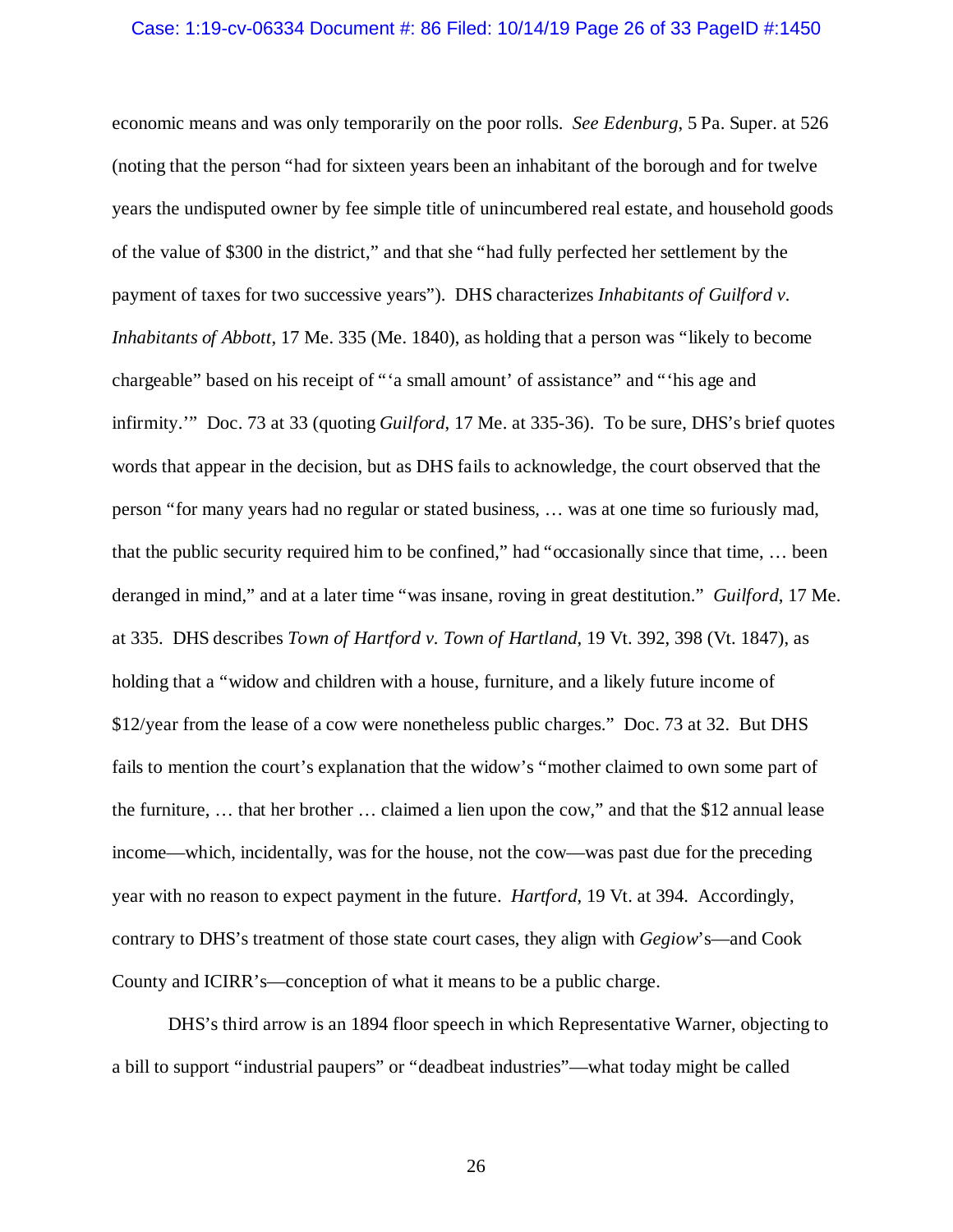### Case: 1:19-cv-06334 Document #: 86 Filed: 10/14/19 Page 27 of 33 PageID #:1450

corporate welfare—drew a rhetorical comparison with his constituents' view that, because the immigration laws would bar admission of an alien who "earn[s] half his living or three-quarters of it," they had "no sympathy … with the capitalist who offers to condescend to do business in this country provided this country will tax itself in order to enable him to make profits." 26 Cong. Rec. 657 (1894) (statement of Rep. Warner) (cited at Doc. 73 at 29). Representative Warner's remarks have no value. They only obliquely reference the immigration laws, and he had every incentive to exaggerate the harshness of immigration law to support his opposition to the industrial assistance under consideration.

To sum up: As DHS argues, interpretation of the statutory term "public charge" turns on its meaning in the late nineteenth century. The Supreme Court in *Gegiow* interpreted the term in a manner consistent with Cook County and ICIRR's position and contrary to DHS's position in the Final Rule. The Immigration Act of 1917 did not undermine *Gegiow*'s understanding of the severity of the economic circumstances that would lead an alien to be deemed a public charge. Contemporaneous dictionaries and state court cases are immaterial and, even if they were material, are consistent with *Gegiow*. DHS cites no case from any era holding that the public charge provision covers noncitizens who receive public benefits—let alone modest public benefits—on a temporary basis. And against that statutory and case law backdrop, Congress retained the "public charge" language in the INA of 1952 and the IIRIRA of 1996. *See Lamar, Archer & Cofrin, LLP v. Appling*, 138 S. Ct. 1752, 1762 (2018) (holding that Congress "presumptively was aware of the longstanding judicial interpretation of the phrase [included in a newly enacted statute] and intended for it to retain its established meaning"). It follows, based on the arguments and authorities before the court at this juncture, that Cook County and ICIRR are likely to prevail on the merits of their challenge to the Final Rule.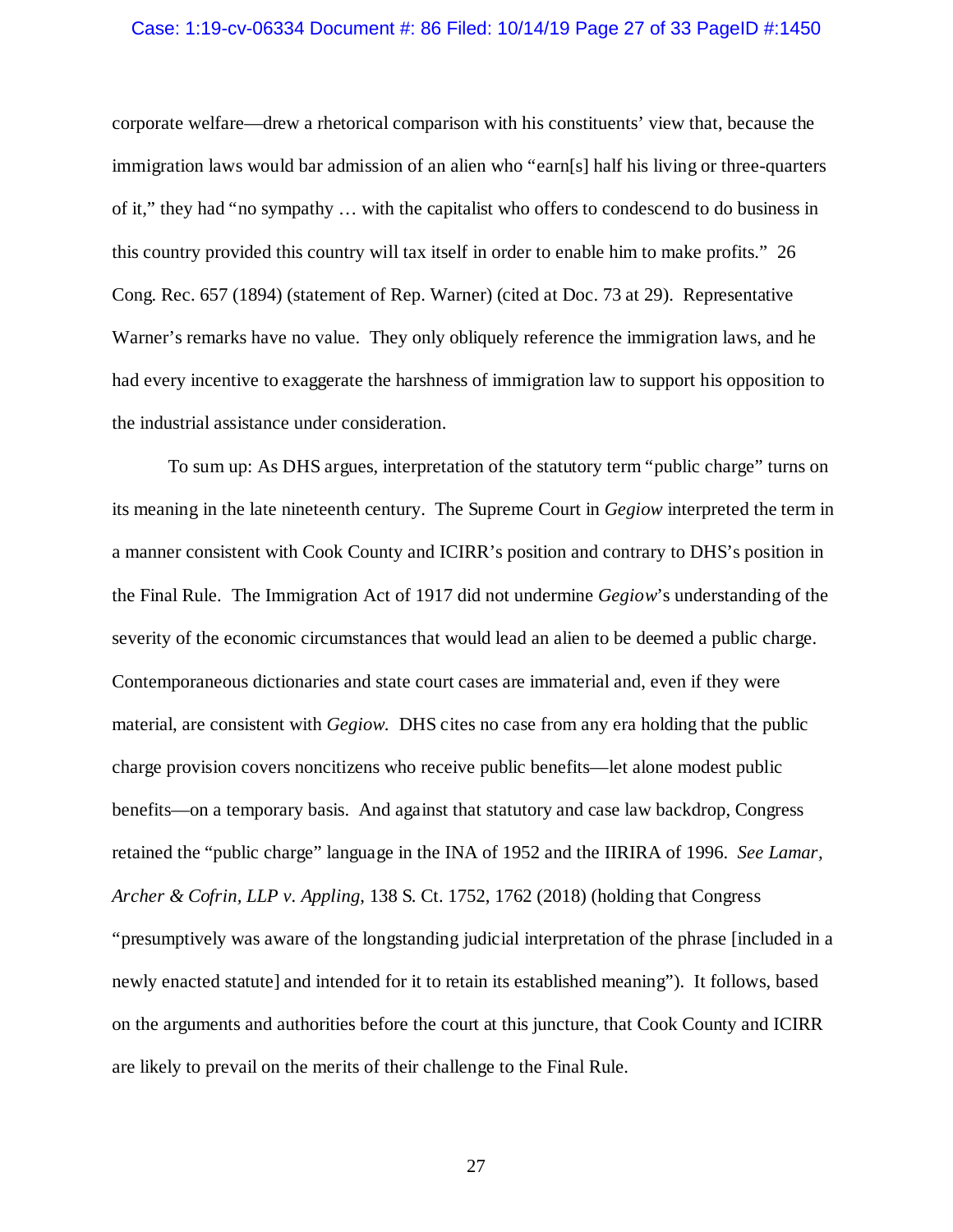## **II. Adequacy of Legal Remedies and Irreparable Harm**

Although a party seeking a preliminary injunction must show "more than a mere possibility of harm," the harm need not "actually occur before injunctive relief is warranted" or "be certain to occur before a court may grant relief on the merits." *Whitaker ex rel. Whitaker v. Kenosha Unified Sch. Dist. No. 1 Bd. of Educ.*, 858 F.3d 1034, 1044-45 (7th Cir. 2017). "Rather, harm is considered irreparable if it cannot be prevented or fully rectified by the final judgment after trial." *Ibid*. (internal quotation marks omitted).

The final relief potentially available to Cook County and ICIRR is circumscribed by the APA's limited waiver of sovereign immunity: it waives the sovereign immunity of the United States only to the extent that the suit "seek[s] relief other than money damages." 5 U.S.C. § 702. Thus, if Cook County and ICIRR show that, in the absence of a preliminary injunction, they will suffer injury that would ordinarily be redressed by money damages, that will suffice to show irreparable harm, as "there is no adequate remedy at law" to rectify that injury. *Turnell v. CentiMark Corp.*, 796 F.3d 656, 662 (7th Cir. 2015).

Cook County and ICIRR have made the required showing. As set forth in the discussion of standing, Cook County has shown that the Rule will cause immigrants to disenroll from, or refrain from enrolling in, medical benefits, in turn leading them to forgo routine treatment and rely on more costly, uncompensated emergency care from CCH. Doc. 27-1 at pp. 330-333, 335- 337, ¶¶ 25, 30-32, 41-50; *id*. at pp. 344-345, ¶¶ 19-20, 23. In addition, because uninsured persons who forgo public medical benefits are less likely to receive immunizations or to seek diagnostic testing, the Rule increases the entire County's risk of vaccine-preventable and other communicable diseases. *Id*. at pp. 329-330, 333, ¶¶ 20-21, 33; *id*. at pp. 358-359, ¶¶ 29, 32. And as also shown above, ICIRR will have to divert resources away from its existing programs to respond to the effects of the Final Rule. *Id*. at pp. 343-347, ¶¶ 16, 18, 23-31. Given the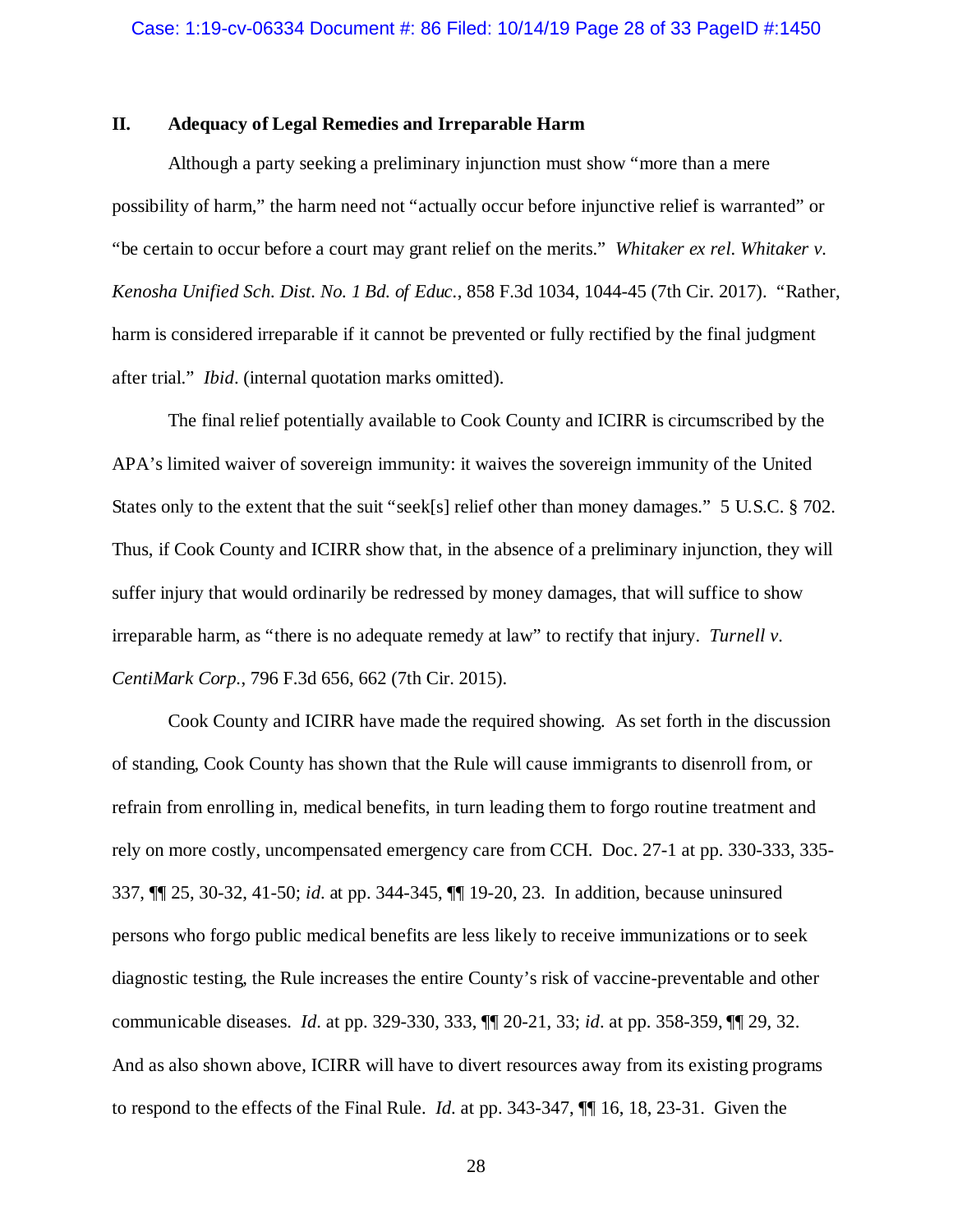### Case: 1:19-cv-06334 Document #: 86 Filed: 10/14/19 Page 29 of 33 PageID #:1450

unavailability of money damages, those injuries are irreparable, satisfying the adequacy of legal remedies and irreparable harm requirements of the preliminary injunction standard.

#### **III. Balance of Harms and Public Interest**

In balancing the harms, "the court weighs the irreparable harm that the moving party would endure without the protection of the preliminary injunction against any irreparable harm the nonmoving party would suffer if the court were to grant the requested relief." *Valencia v. City of Springfield*, 883 F.3d 959, 966 (7th Cir. 2018) (internal quotation marks omitted). As discussed above, Cook County and ICIRR have shown that the Final Rule is likely to impose on them both financial and programmatic consequences for which there is no effective remedy at law. On the other side of the balance, DHS asserts that it has "a substantial interest in administering the national immigration system, a *solely federal* prerogative, according to the expert guidance of the responsible agencies as contained in their regulations, and that the Defendants will be harmed by an impediment to doing so." Doc. 73 at 54. A temporary delay in implementing the Rule undoubtedly would impose some harm on DHS. But absent any explanation of the practical consequences of the delay and whether those consequences are irreparable, it is clear—at least on the present record—that the balance of harms favors Cook County and ICIRR.

As for the public interest, DHS makes no argument beyond the public interest in its unimpeded administration of national immigration policy. *Id*. at 54-55. But at the same time, "[t]here is generally no public interest in the perpetuation of unlawful agency action." *League of Women Voters of U.S. v. Newby*, 838 F.3d 1, 12 (D.C. Cir. 2016). Given the court's holding that Cook County and ICIRR are likely to succeed on the merits of their challenge to the Final Rule, given that the balance of harms otherwise favors preliminary relief, and bearing in mind the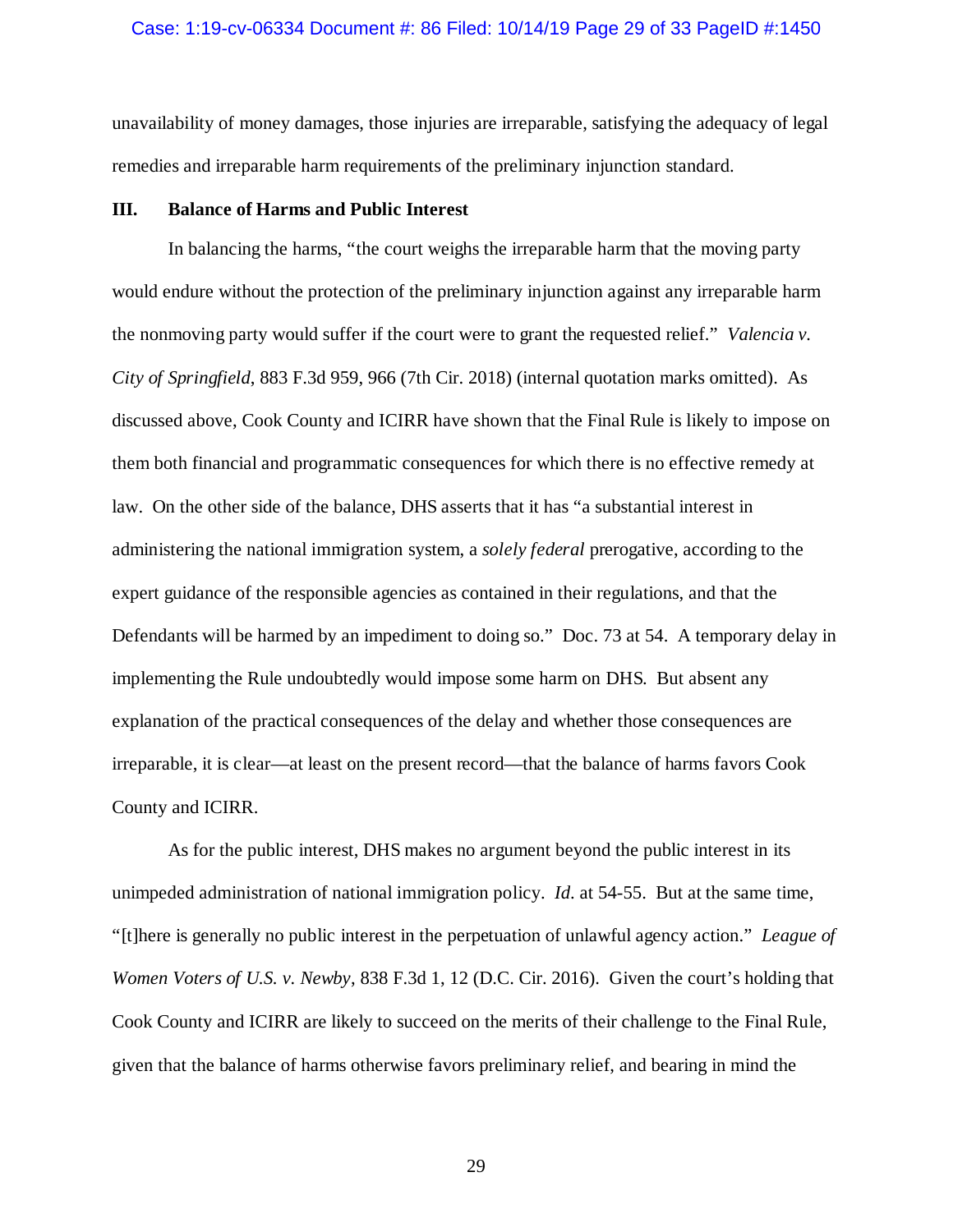## Case: 1:19-cv-06334 Document #: 86 Filed: 10/14/19 Page 30 of 33 PageID #:1450

public health risks to Cook County if the Final Rule were allowed to take effect, entry of a preliminary injunction satisfies the public interest.

DHS raises two other equitable points. First, it argues that an ongoing challenge to the Final Rule in the Eastern District of Washington in which the State of Illinois is a party, and in which the court last Friday granted a preliminary injunction, *see Washington v. U.S. Dep't of Homeland Sec.*, No. 19-5210 (E.D. Wash. Oct. 11, 2019), ECF No. 162, renders this case duplicative. Doc. 73 at 52-53. Relatedly, DHS contends that the Eastern District of Washington's injunction, as well as a nationwide preliminary injunction issued last Friday by the Southern District of New York, *see New York v. U.S. Dep't of Homeland Sec.*, \_\_ F. Supp. \_\_, 2019 WL 5100372, at \*8 (S.D.N.Y. Oct. 11, 2019), renders moot this court's consideration of the present motion. Doc. 82. While recognizing the federal courts' general aversion to duplicative litigation, *see Serlin v. Arthur Andersen & Co.*, 3 F.3d 221, 223-24 (7th Cir. 1993), the court concludes that the pendency of those other cases and the preliminary injunction orders entered therein do not moot the present motion or otherwise counsel against its consideration.

Neither the parties nor this court have any power over or knowledge of whether and, if so, when those two preliminary injunctions will be lifted or modified. Even a temporary lag between the lifting of both injunctions and the entry of a preliminary injunction by this court would entail some irreparable harm to Cook County and ICIRR. Indeed, the federal government in other litigation earlier this year maintained, correctly, that "[t]he possibility that [a nationwide] injunction may not persist is sufficient reason to conclude that … appeal" of an injunction entered elsewhere was "not moot." Supplemental Brief for the Federal Appellants at 152, *California v. U.S. Dep't of Health and Human Servs.*, No. 19-15072 (9th Cir. May 20, 2019), ECF No. 152.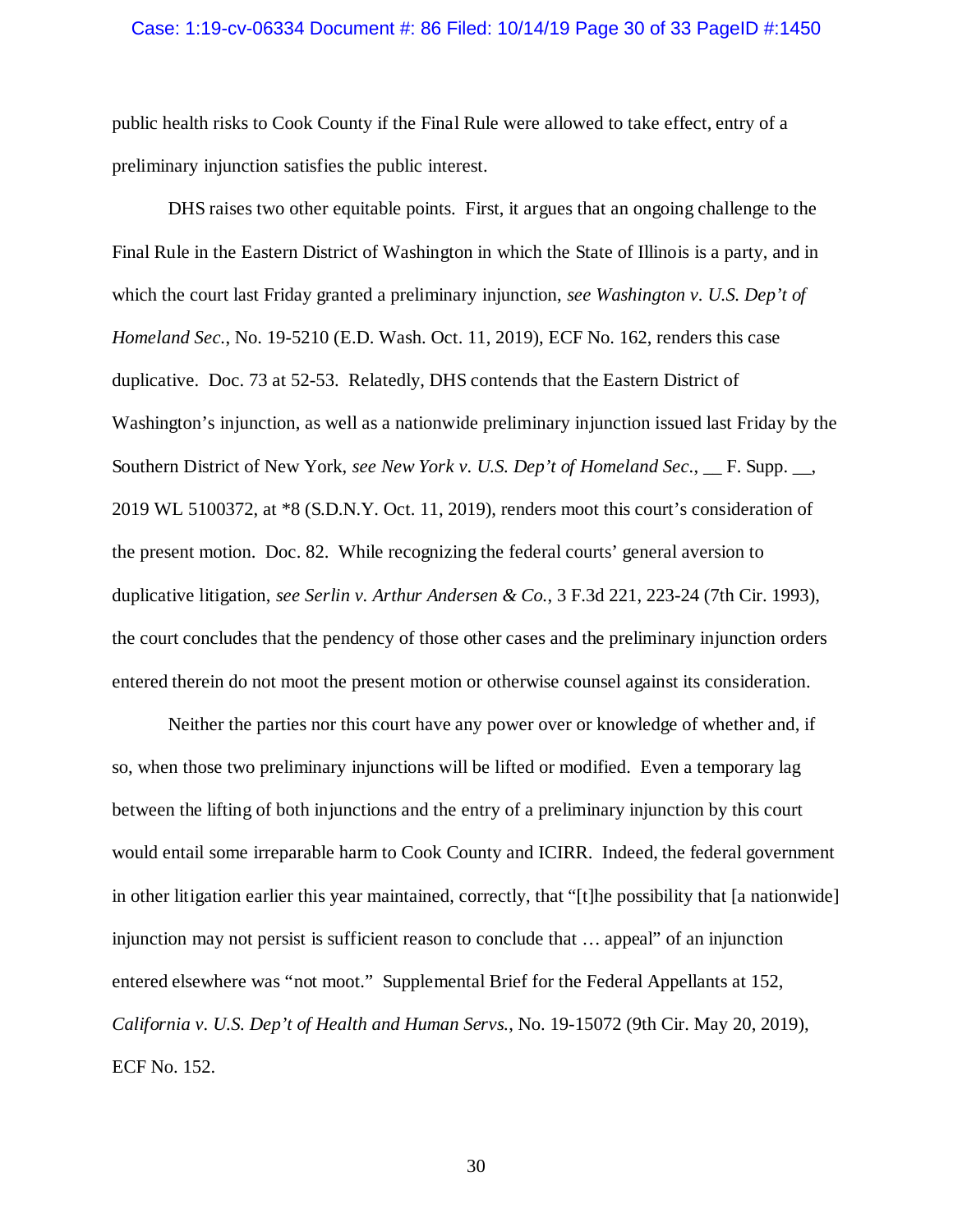### Case: 1:19-cv-06334 Document #: 86 Filed: 10/14/19 Page 31 of 33 PageID #:1450

Second, DHS argues that Cook County and ICIRR's "[l]ack of diligence, standing alone," is sufficient to "preclude the granting of preliminary injunctive relief." Doc. 73 at 53 (quoting *Majorica, S.A. v. R.H. Macy*, 762 F.2d 7, 8 (7th Cir. 1982)). Cook County and ICIRR's delay in bringing this suit relative to when the New York and Washington suits were brought, while not trivial, is not sufficiently severe to justify denying them equitable relief, particularly because any delay "goes primarily to the issue of irreparable harm," which they have otherwise amply established. *See Majorica*, 762 F.2d at 8. In any event, because DHS was already preparing substantially similar briefs in the other cases challenging the Final Rule, the effect of the delay on its ability to contest the present motion was minimal.

Finally, DHS asks that any preliminary injunction be limited "to Cook County and specific individual members of ICIRR." Doc. 73 at 55. But because the record shows that ICIRR "represent[s] nearly 100 nonprofit organizations and social and health service providers *throughout Illinois*," Doc. 27-1 at p. 341, ¶ 5 (emphasis added), it is appropriate for the preliminary injunction to cover the entire State.

#### **Conclusion**

The parties (to a lesser extent) and their *amici* (to a greater extent) appeal to various public policy concerns in urging the court to rule their way. To be sure, this case has important policy implications, and the competing policy views held by parties and their *amici* are entitled to great respect. But let there be no mistake: The court's decision today rests not one bit on policy. The decision reflects no view whatsoever of whether the Final Rule is consistent or inconsistent with the American Dream, or whether it distorts or remains faithful to the Emma Lazarus poem inscribed on the Statue of Liberty. *Compare New York*, 2019 WL 5100372, at \*8 (asserting that the Final Rule "is repugnant to the American Dream of the opportunity for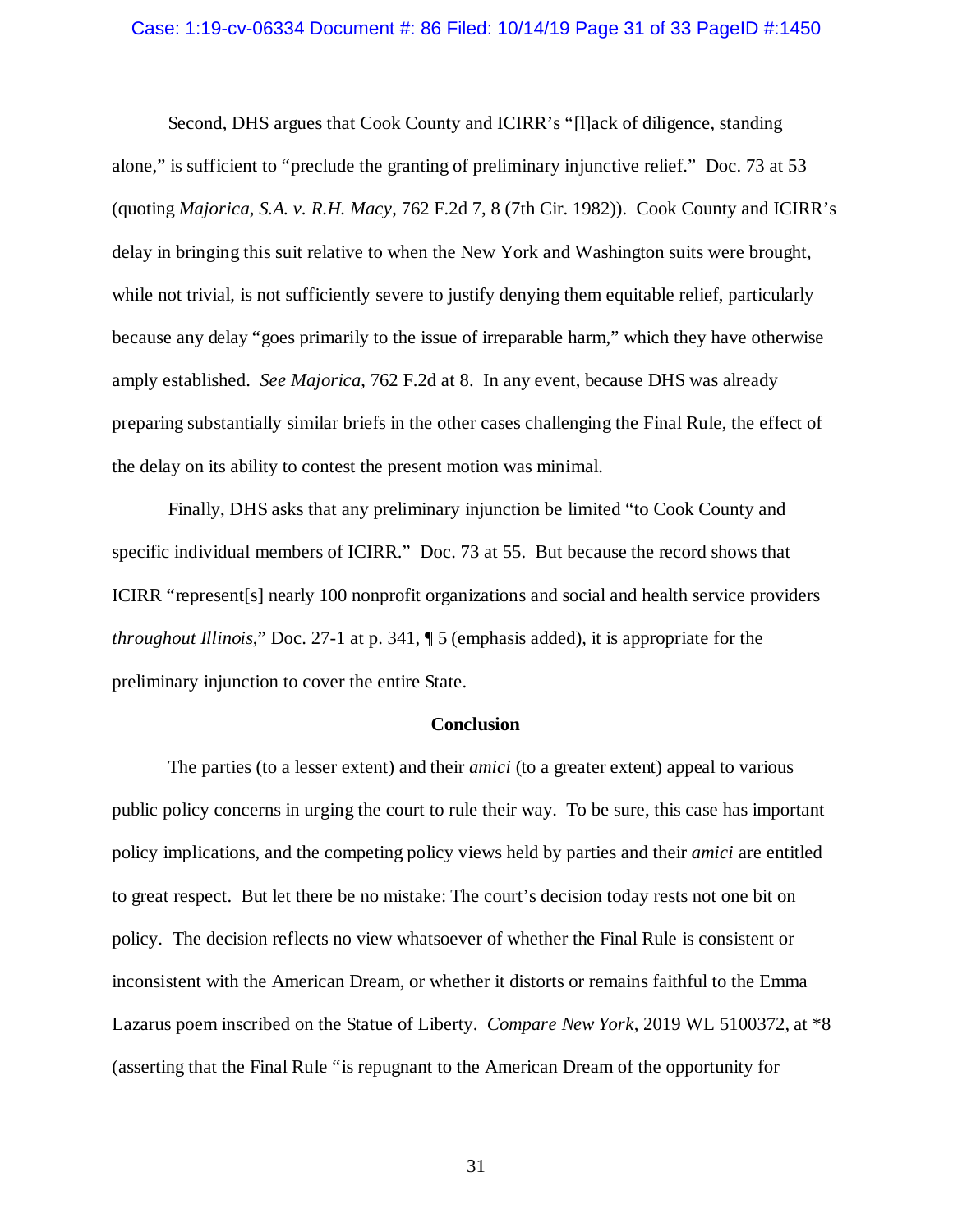#### Case: 1:19-cv-06334 Document #: 86 Filed: 10/14/19 Page 32 of 33 PageID #:1450

prosperity and success through hard work and upward mobility"), *with* Jason Silverstein, "Trump's top immigration official reworks the words on the Statue of Liberty," CBS News (Aug. 14, 2019, 4:25 AM), http://www.cbsnews.com/news/statue-of-liberty-poem-emmalazarus-quote-changed-trump-immigration-official-ken-cuccinelli-after-public-charge-law (quoting the acting director of the Citizenship and Immigration Services suggesting in defense of the Final Rule that the Lazarus poem conveys this message: "Give me your tired and your poor who can stand on their own two feet, and who will not become a public charge."). The court certainly takes no position on whether, as DHS suggests, the Old Testament sheds light on the historical backdrop of Congress's enactment of the 1882 Act. Doc. 73 at 28 (citing *Deuteronomy* 15:7-15:8).

Today's decision, rather, rests exclusively on a dry and arguably bloodless examination of the authorities that precedent requires courts to examine—and the deployment of the legal tools that precedent requires courts to use—when deciding whether executive action complies with a federal statute. *See SAS Inst. Inc. v. Iancu*, 138 S. Ct. 1348, 1357-58 (2018) ("Each side offers plausible reasons why its approach might make for the more efficient policy. But who should win that debate isn't our call to make. Policy arguments are properly addressed to Congress, not this Court. It is Congress's job to enact policy and it is this Court's job to follow the policy Congress has prescribed."). And having undertaken that examination with the appropriate legal tools, the court holds that Cook County and ICIRR are likely to succeed on the merits of their challenge to the Final Rule, that the other requirements for preliminary injunctive